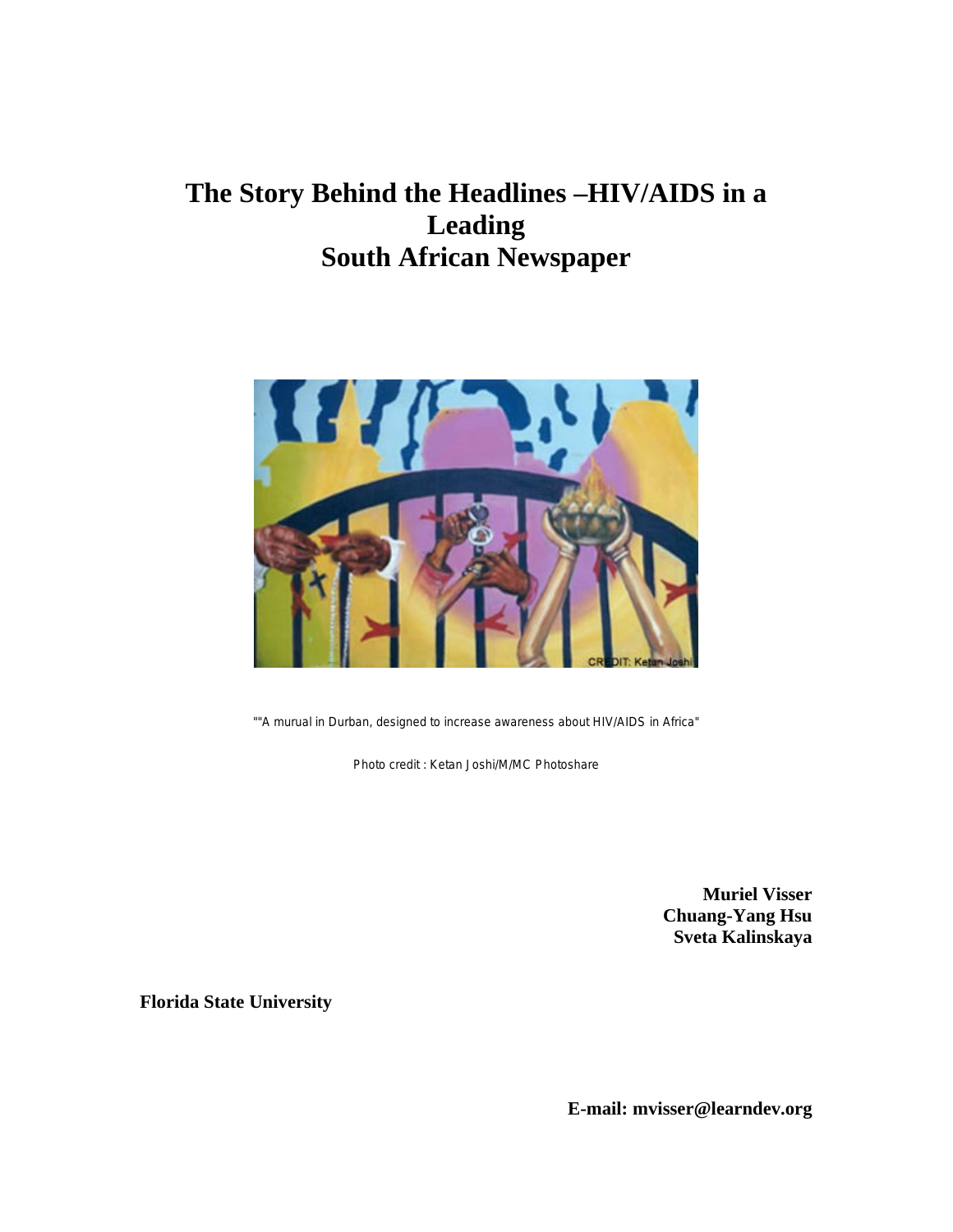#### **Abstract**

This content analysis examined HIV/AIDS in headlines and lead paragraphs in a major South African newspaper, the Mail&Gardian, between June 1998 and May 2002. It was found that articles that deal with HIIV/AIDS predominantly portray the disease as a social, political and health issue. There was clear evidence that secondary themes had changed over time, with more articles focusing on the pandemic from a political perspective. Comparing articles that focused on HIV/AIDS as a local issue to those that portray it as an international issue, it was found that local articles were 74% less likely to portray HIV/AIDS from a medical perspective. Finally, the majority of the articles that mentioned the President referred to HIV/AIDS as a political issue and cast the President in a negative light.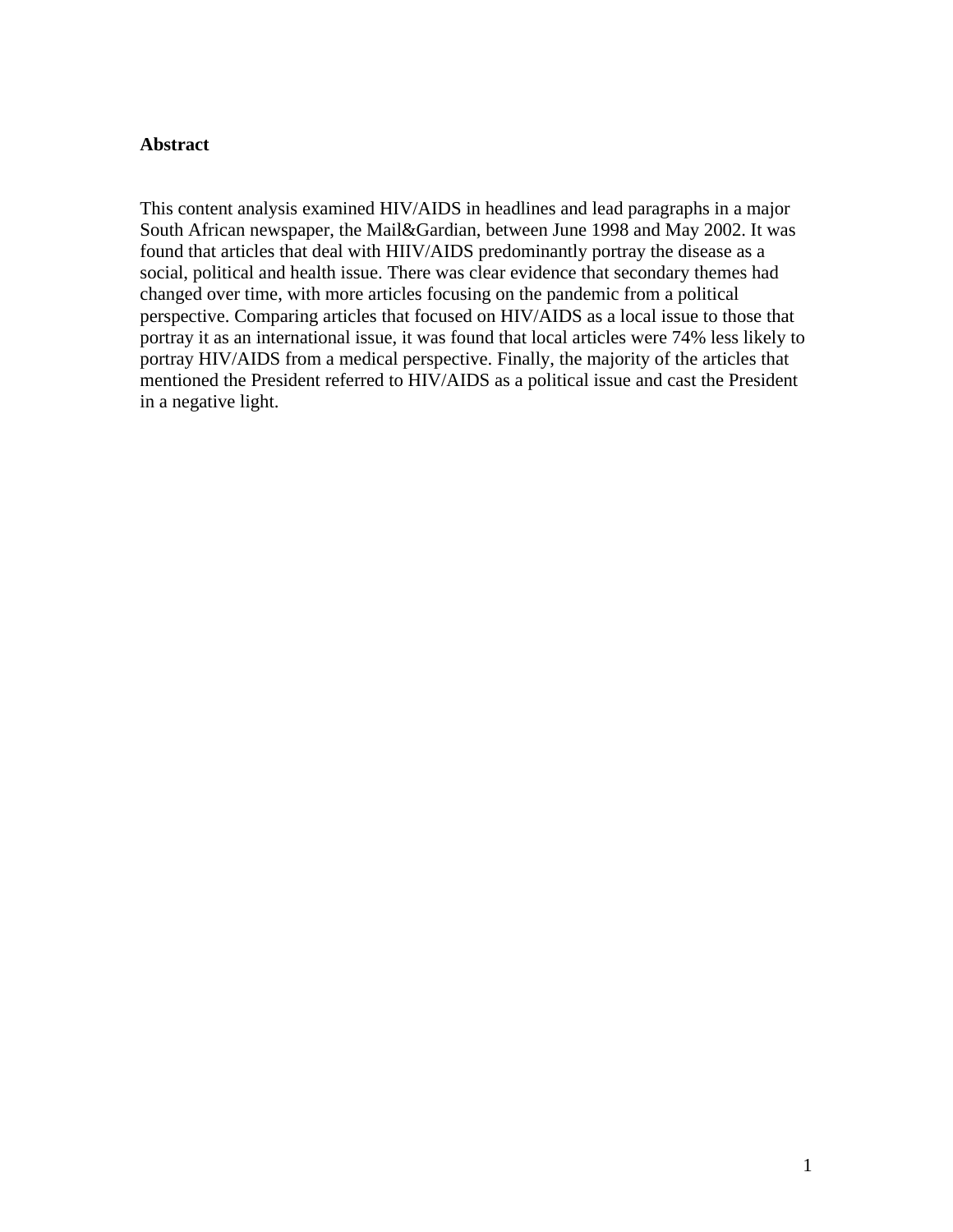#### **The Story Behind the Headlines –HIV/AIDS in a Leading South African Newspaper**

#### **1. Introduction**

HIV/AIDS has rapidly become the main cause of death in many countries in Southern Africa and of all the countries in this region South Africa is the one that holds the dubious distinction of having the highest rate of infection in the World. The rapid progression of this pandemic has put an enormous strain on societies all around the world and on the people who are directly affected by HIV/AIDS.

The media play a play an influential role in setting the stage for important issues and events in society and have a considerable influence on shaping public opinion and people's behavior. Headlines and lead paragraphs cue readers to the main topic of news features and therefore play an important role in setting the agenda for how the public perceives a particular issue.

It is therefore no coincidence that a number of studies have looked at the portrayal of health issues in the media, and more recently at HIV/AIDS in particular (Odihiambo, 2000; Linda, 2000; Kasoma, 2000). Details of these studies are discussed in more detail below. The present study aims at contributing to this body of research by examining how the headlines and lead paragraphs portray HIV/AIDS in a leading weekly South African paper (The Mail&Gardian). South Africa is a particularly interesting case because of its key economic and political position in the region and the somewhat controversial position of the President and the Government.

This study examined HIV/AIDS main and secondary themes in the headlines and lead paragraphs of articles in this particular over time. The study also examined what population groups are mentioned in the articles in relation to HIV/AIDS and how these population groups change over time. Finally, because of the controversial role of the President of South Africa, Thabo Mbeki, with respect to the issue of HIV/AIDS, the frequency of reports on the President and the tone of these reports on the President were examined and contrasted with the dominant themes at different moments in time.

An overview of relevant literature is provided below. This is followed by an overview of the methodology that guided this study in section 3. The main findings are outlined in section 4 and the results in section 5. A discussion of the main conclusion and limitations associated with this study is provided in section 6 and the final section discusses suggestion for future research.

#### **2. Literature review**

"For millions of people infected with the HIV, for the "worried well" in high risk groups, and for the heterosexual population, mass media can play a vital role in persuading people to use precautions against AIDS infection. Decades of research on the influence of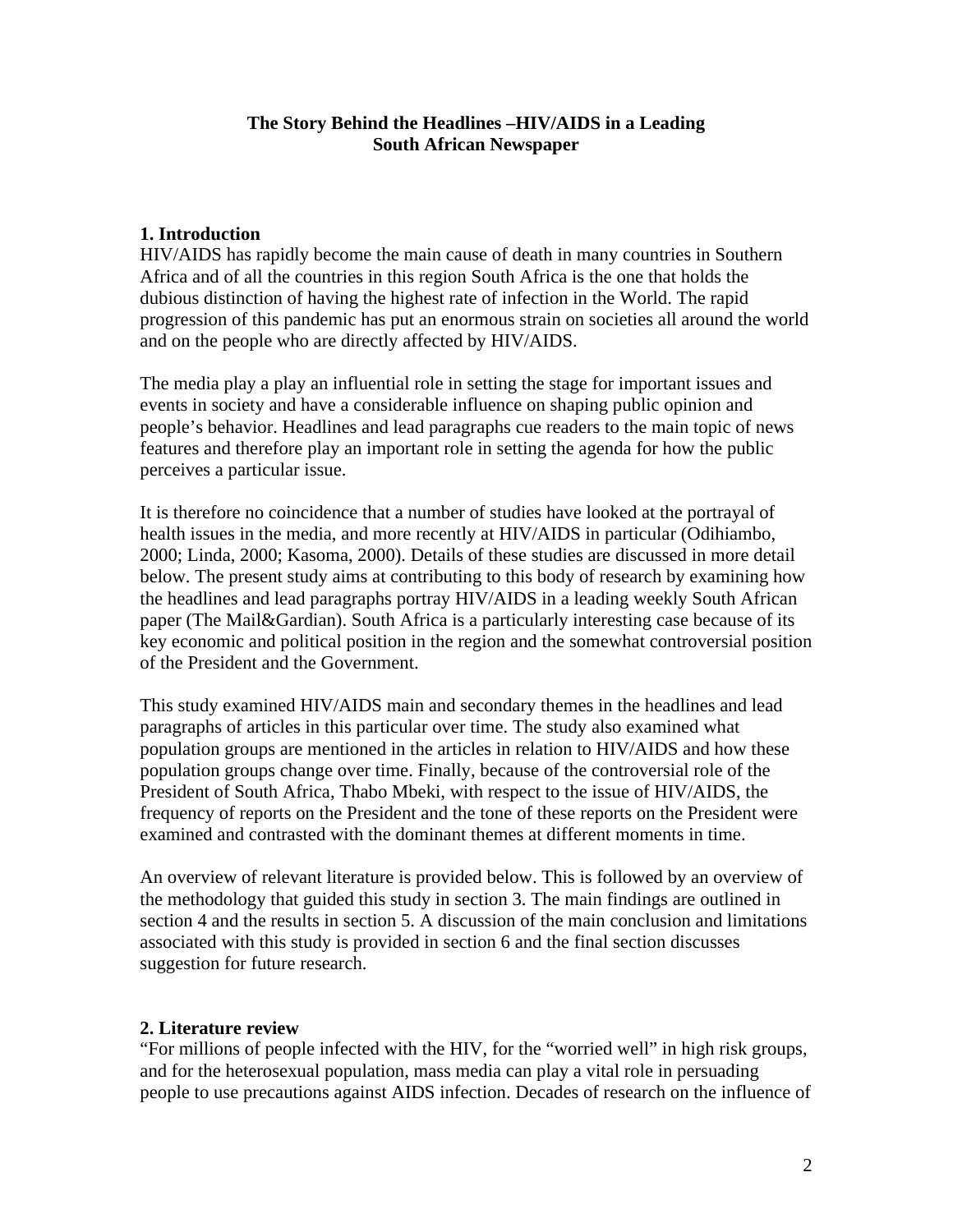opinion leaders, the agenda setting function of the mass media, the role of mass media in the diffusion of health information, and recent work on media dependency suggest that the mass media are in a unique position to respond to the need for reliable information about AIDS both in terms of its biological nature and the precise manner of its transmission." (Reardon & Richardson 1991, p. 73). Despite the encouraging conclusion made by K. Reardon and J. Richardson in 1991, the role of mass media in facilitating the resolution of HIV/AIDS problems still remains a subject of scholarly discussions and research studies.

National HIV and Syphilis Sero-Prevalence Survey of women attending Public Antenatal Clinics in South Africa, performed by the World Health Organization (WHO) and later the United Nations AIDS Agency (UNAIDS) since 1990, showed that in the year 2000, 24.5% of pregnant South African women who were assisted at public health were infected with HIV. This is compared to 22.4% in 1999 and 22.8% in 1998.

HIV infection rate have been steadily increasing in the past years and South Africa now has the highest HIV infection rate in the world. The PBS Website *AIDS in Africa. Online News Hour* of May 22, 2000 argues that South Africa has been exposed to an extensive awareness campaigns but this campaign is not working. Although 98 percent of South Africans say they are aware of HIV, AIDS, and how it is transmitted, this knowledge has not led to behavioral change.

The rapid spread of HIV/AIDS has sparked numerous studies in a variety of areas, amongst which AIDS coverage by mass media and specifically by the newspapers. Content analysis is one of the primary techniques used by the scholars in studying newspaper messages.

One of the branches of content analysis research is the study of newspaper and magazine headlines. Headlines are important in framing public opinion and as such they present one of the most important challenges in journalism. The headline creates the first impression of a topic for the reader and frequently leaves a lasting impression. To summarize all the news accurately and clearly, completely and interestingly is, therefore, not only an editorial problem but also an issue of news social influence.

The headline content analysis is a meaningful way to help researchers examine the media agenda-setting function. For example, McCombs and Shaw (1999) report, "since few directly participate in presidential election campaign, and fewer still see presidential candidates in person, the information flowing in interpersonal communication channels is primarily relayed from, and based upon, mass media news coverage"(p.328). However, empirical studies show that news headlines can also mislead or reframe the public opinion.

In a content analysis of 1988 presidential campaign, Kenney and Simpson (1993) found that Washington Post's coverage was balanced and neutral, but the Washington Times' coverage favored the Republicans. More than one-third of the Times' headlines and stories were biased, and each time, they were biased in favor of the Republicans. Ottosen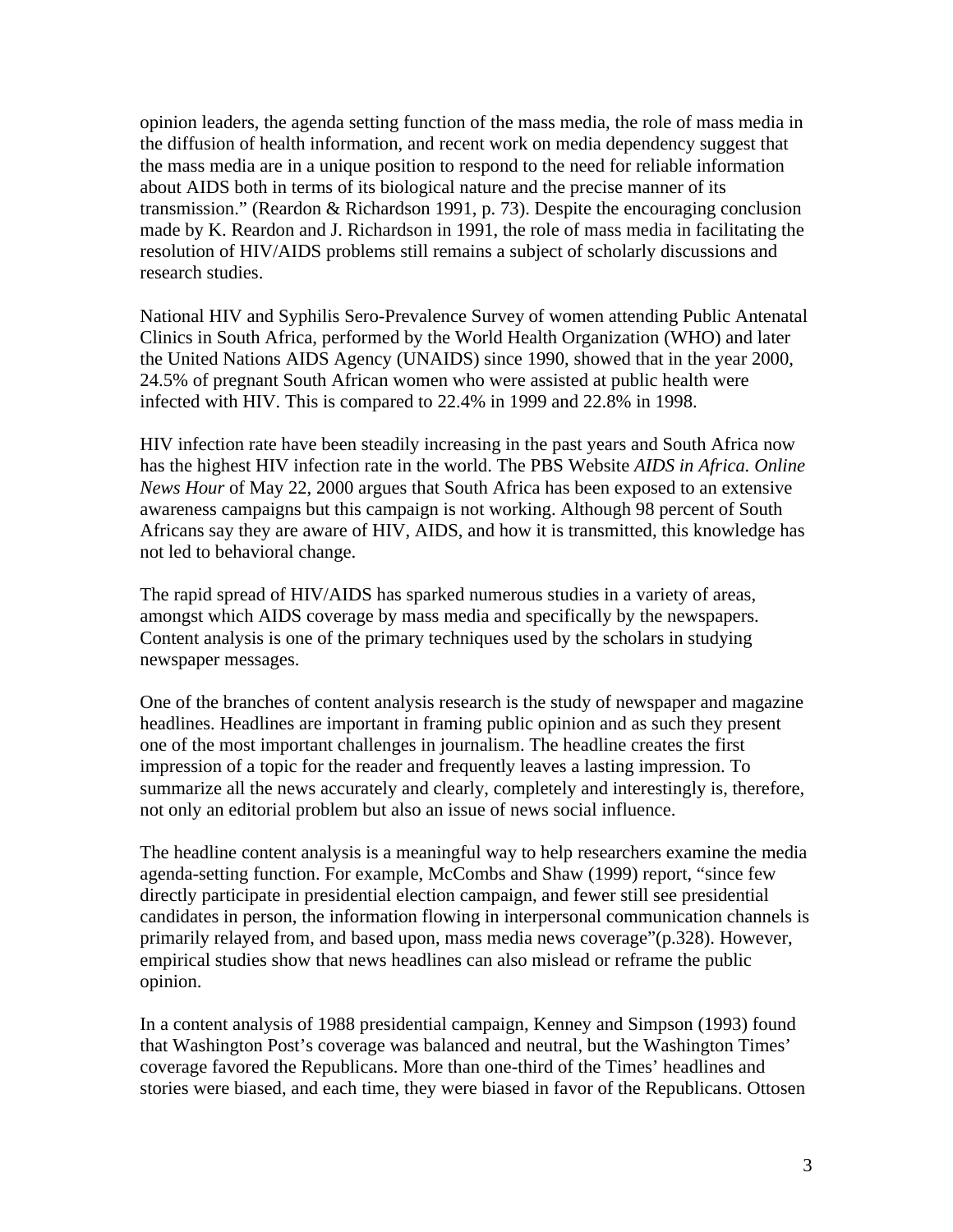(1995) discusses changes in Soviet Union image in three Norwegian daily newspapers through 1980 to 1989. The researcher find that enemy image, Soviet Union, are projected mainly in editorials and commentary columns and less so in straight news articles. However, the angling of articles through headlines, illustrations and cartoons may reveal the attitudes of news desks as to who the enemy is, even when the test itself is written in neutral prose. In addition, the format of newspapers will influence the accuracy of headlines. In a content analysis of four Philadelphian daily newspapers, results indicated that dailies with the tabloid format had a higher percentage of misleading and ambiguous headlines than the standard papers (Marquez, 1980). These findings are supported by Fenichel and Dan (1980) and O'Conner and Casey (2001) who report that headlines generally were more sensationalized than the articles themselves, and revealed more of an editorial attitude to the fact than the story itself. Drushel (1991) in his study of use of words in stories on AIDS mentions the research of cancer coverage by press that showed that stories with more encouraging headlines were read by more people than stories with more frightening headlines. Thus, headlines and lead paragraphs can present the issue in a more concise and colorful manner than the articles themselves.

A number of content analysis studies performed in the area of HIV/AIDS coverage by media provide an idea of how this pandemic has been depicted in mass media and what specific themes are addressed. A study conducted by Bardlan in 1996 compared international and domestic coverage of AIDS by the *New York Times*, *Los Angeles Times* and *USA Today* between 1990 and 1994. Stories featuring the disease in sub-Saharian Africa provided 16% of positive coverage and 80% percent of negative coverage among 14 world regions. Seventy percent of these stories had negative headlines. Gibson (1994) found that African media offered poor coverage of AIDS often under the pressure of national governments that feared adverse economic effects of negative country image. The articles also gave primarily negative coverage of the AIDS issues.

Pitts and Jackson (1992) analyzed three Zimbabwe newspapers published between 1987 and 1991 and reported that AIDS coverage was aimed at public education and awareness about the disease, as well as its causes and cures. In general, these issues were addressed more positively than in the US press. The study of media coverage of natural disasters conducted by Ploughman (1995) revealed that the newspaper stories frequently concentrated on dramatic or descriptive qualities of the events rather than on their causes.

Swain (1997) reporting the results of her study of AIDS coverage in U.S. news magazines makes an interesting observation that most scientists restrain from publishing their works before they are proved reliable by other scholars, while journalists already consider such publications outdated. She found that prevailing themes in US news magazines coverage of the AIDS epidemic in Africa were that of: disaster, destruction and doom; epidemiology; economy; and sexual behavior.

Analyzing competing discourses of HIV/AIDS in sub-Saharan Africa, Seidel (1993) came to the conclusion that the problem of AIDS in Africa is closely related to medical, medico-moral, developmental, legal, ethical and the human rights themes. He found that "HIV/AIDS in sub-Saharan Africa is about: human rights, gender, ethics including a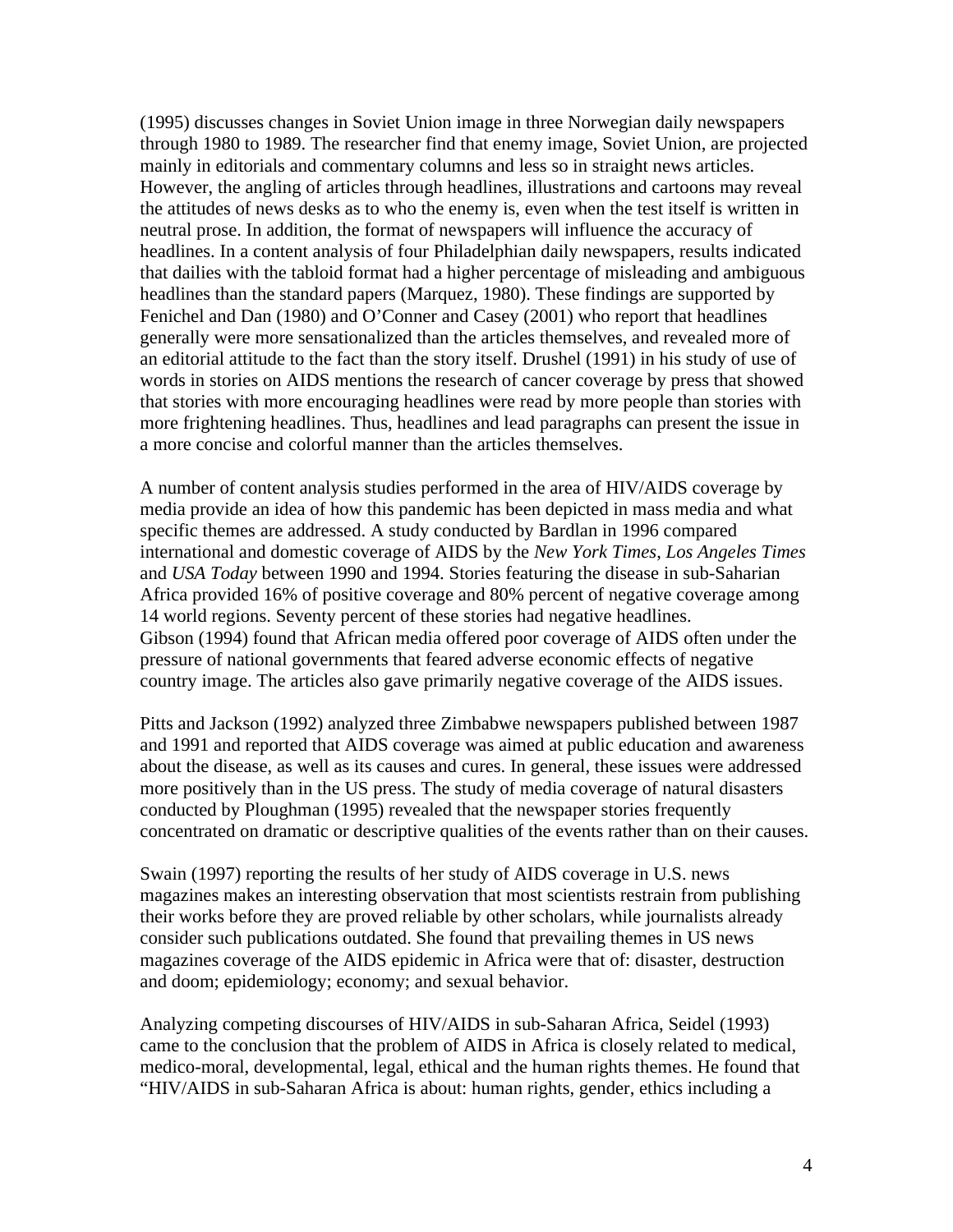"global ethics," development, North-South relations, inter-regional African cooperation in a post-colonial context, and discrimination against illness." (p.193).

A detailed content analysis study of HIV/AIDS coverage in Namibian media conducted by Mchombu from the University of Namibia in Windhoek (2000) outlined the role of press and radio with regards to HIV/AIDS as one of setting social agendas for politicians and disseminating useful information to the public. Mchombu found low coverage of HIV/AIDS by Namibian media (an average of 9 articles per month from three newspapers and radio). He explains this by the fact that some organizations are not using mass media extensively enough, and also that the media is often unwilling to address this contentious issue in an in-depth manner. The epidemic issues are covered superficially and stress "no cure" message. He identified youth, women, top-managers of various institutions, and policy makers as the target groups of media address. The studies outlined above have addressed the issue of HIV/AIDS coverage in print media from a variety of angles and provide a broad overview of how HIV/AIDS is depicted in print media in various countries. It is interesting to note how reporting on the issues various per country. None of the content analyses dealt with South Africa, while this country offers an interesting case, on the one hand because of the importance of this country for the Southern African region as a major trading and political partner but more importantly because of the controversial stance that the President Mr. Thabo Mbeki and his Government have taken on HIV/AIDS.

Based on the studies described above and on our understanding of the particularities of this issue in South Africa, we identified the following research questions for the content analysis of headlines and lead paragraphs of the articles addressing HIV/AIDS issues in the South African newspaper *The Mail & Guardian*.

- i) Has the frequency of reporting on HIV/AIDS changed over time?
- ii) What are the main themes that emerge from the headlines and lead paragraphs and have these changed over time?
- iii) What are the secondary themes that emerge from the headlines/lead paragraphs and have these changed over time?
- iv) What are the main population groups that are associated with articles on HIV/AIDS and how have these changed over time?
- v) What is the frequency of reporting on HIV/AIDS from a local, regional and international perspective and how have these changed over time?
- vi) Is there a difference in the frequency of reporting about the president in the four years?
- vii)Is there a difference in the manner in which the President is reported over time?

# **3. Methodology**

The South African weekly paper The Mail&Gardian was chosen for this study. The Mail&Gardian is a prominent South African newspaper that covers national, regional and international events. This paper was launched in 1985 by a small group of journalists and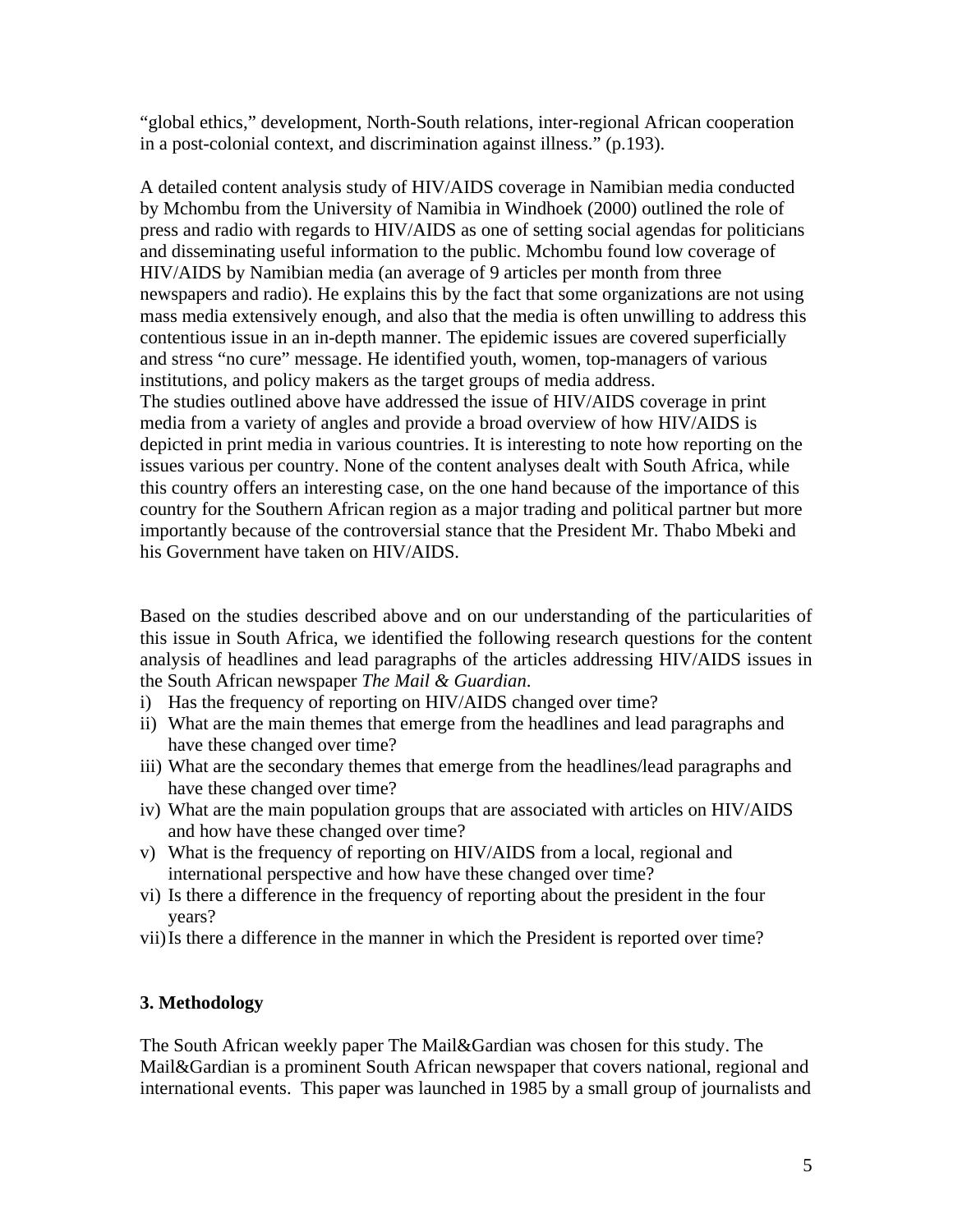was at the time the only South African newspaper to cater for an ethnically and economically diverse segment of the population. Other newspapers of that time such as the Star, the Rand Daily Mail and the Sowetan, all marketed to specific ethnic segments of the population. The Mail&Gardian continues to have a very diverse readership in South Africa and neighboring countries. It is also the fastest growing paper in South Africa.

This content analysis covered a period of four years from 1 June 1998 to May 31, 2002. The on-line archive of the Mail&Gardian was used to generate a list of all articles that contained the words HIV/AIDS either in the headline or in the body of the text. The archive covers the period of January 1994 to today and is updated weekly. The search conducted in this manner yielded a total of 527 articles. Of this total, 423 fell within the study period.

The actual articles were the sampling unit for this study and the analysis unit was the headline and the lead paragraph of each story. Results are reported for headlines and lead paragraphs as one collective unit of analysis.

Total minimum required sample size was calculated at 204. This includes a correction for finite population. The authors recognize that this sample size does not take into account the desired reliability. It also does not take into account the effect size, which is an issue to which we will return later in this paper. Limitations in time and resources limited the possibility of additional sampling to cover these concerns.

Stratified random sampling was used to select the articles for analysis. Four strata covering a year each were created based on the dates of the articles. The periods covered were June 1998 to May 1999, June 1999 to May 2000, June 2000 to May 2001, and June 2001 through May 2002. The total number of articles in each stratum and the number of articles to be sampled are indicated in the table below. A table of random numbers was used to select the first article in each of the strata after which articles were selected according to a skip interval of 2 (423/204) so that every second article following the first randomly selected article should be included in the sample.

| Year                                  | Total # of<br>articles | <b>Required sample</b> |
|---------------------------------------|------------------------|------------------------|
| Year 1: 1 June $1998 - 31$ May 1999   | 158                    | 76                     |
| Year 2: 1 June 1999 – 31 May 2000     | 120                    | 58                     |
| Year 3: 1 June $1999 - 31$ May $2000$ | 84                     |                        |
| Year 4: 1 June $1999 - 31$ May $2000$ | 61                     | 29                     |
| Total                                 | 423                    | 204                    |

Table 1: Sampling of articles for the study

This study systematically analyzed the sampled editions of the Mail&Gardian for the following characteristics of reporting on HIV/AIDS issues: i) the type of headline; ii) the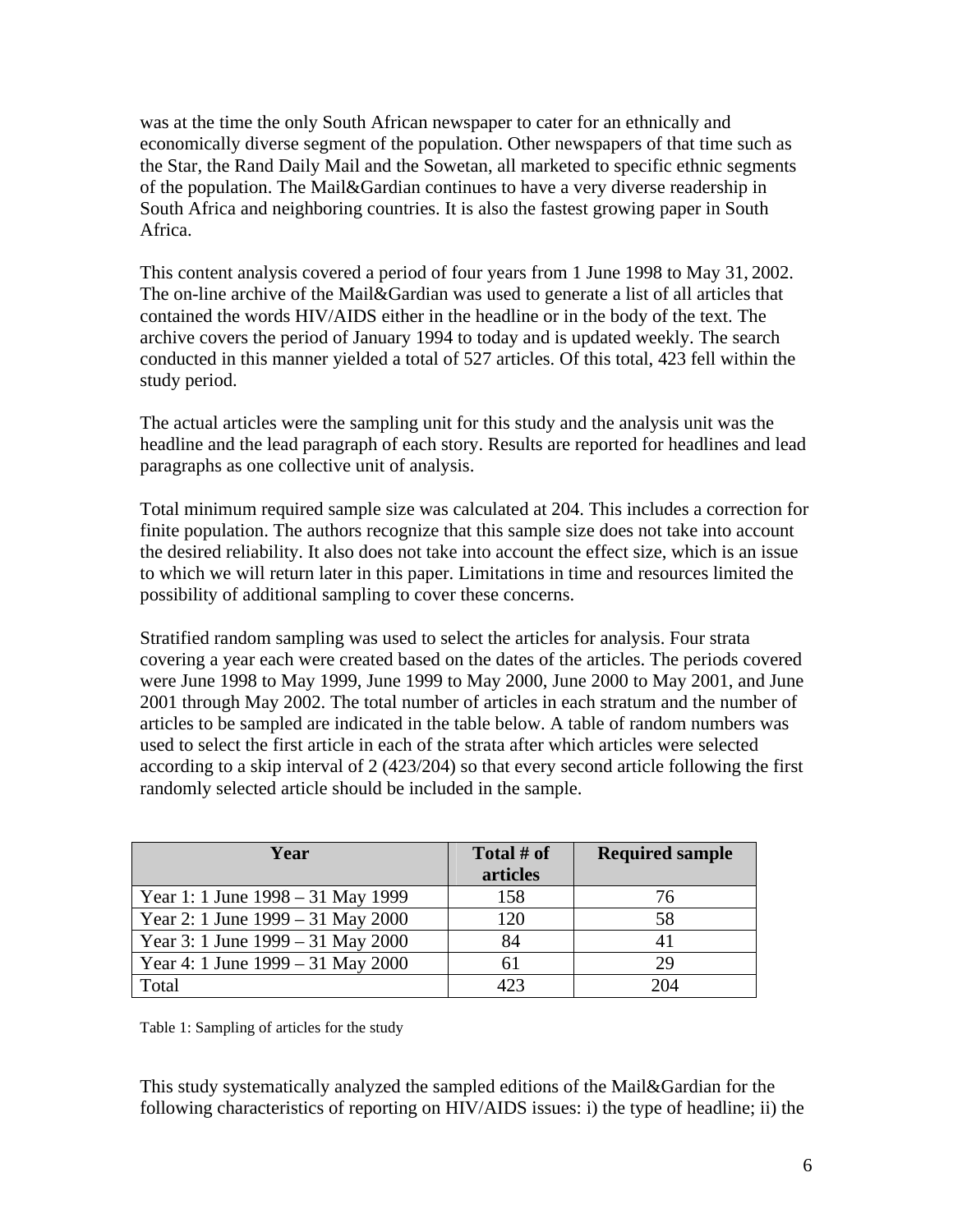main theme of the headline and lead paragraph; iii) the secondary theme of the headline and lead paragraph; iv) population groups covered in the news stories; v) whether the headline and the lead paragraph mentioned the President; and vi) for those headlines/lead paragraphs that did mention the president whether the portrayal of the president was favorable, neutral or unfavorable.

The coding scheme for the themes and population groups was adapted from two content analyses (Khan & Holtz, 2001; and Swain, 1997). Detailed definitions and operationalization of each the coding categories can be found in the coding protocol (annex 1). Headlines were first coded as to whether they were formulated in terms of a "question" or a "statement". A further important aspect of the content analysis was the themes, which were divided into a "main theme", and a "secondary theme". Following Sylvester & Hu (2000) a main theme was defined as the single most important topic covered in the headline, sub-headline and lead paragraph of the story. The secondary theme was defined as an individual topic that immediately follows the main topic in the news stories regardless of the location of the main them. The following themes were identified and adapted from research done by Khan & Holtz (2001) and Swain (1997):

- a) "Medical": refers to epidemiological aspects of the disease, AIDS research, AIDS researchers, medication, prevention, cure, condoms, STD's and AIDS education.
- b) "Economic": impact on the development and economy: effect on/ implications/ reflection about country revenue, country debt, impact on production and workforce, cost of drugs and cost of treatment at national, institutional and family levels.
- c) "Social": refers to the social dimensions of the disease and includes issues such as culture, religion, traditions and places in society where the disease may be concentrated such as among prostitutes and in prisons. Also refers to particular groups or categories of the population indicated as being at the origin of the AIDS pandemic (includes stereotyping). Includes human rights (actions by the HRC, crimes against humanity, basic human rights, conventions that protect the rights of children, women and other groups), legal action against the government and civil society/activism/protest.
- d) "Political": situates the issue in a political light by referring to government action or inaction, to the leading party (ANC) and other parties, references to the President, ministers, members of parliament, provincial governmental authorities, and to government plans. Includes references to dissident and dissident activities and propaganda.
- e) "Disaster/devastation/hopelessness": portrayal of HIV/AIDS as a desperate, unsolvable issue, overwhelming and impossible to combat. Also refers to statistics or trends (increase, decrease, leveling off, stagnation, etc) in mortality and death among the general population or sub-groups of the population. Excludes references to individual deaths.
- f) "Sexual violence/rape": refers to acts of sexual aggression and rape against any group in society (women, children, etc.)
- g) "Unknown/others": any headline  $&$  lead paragraph that has a theme but which does not fit under the above or any headline & lead paragraph that does not have a clear theme.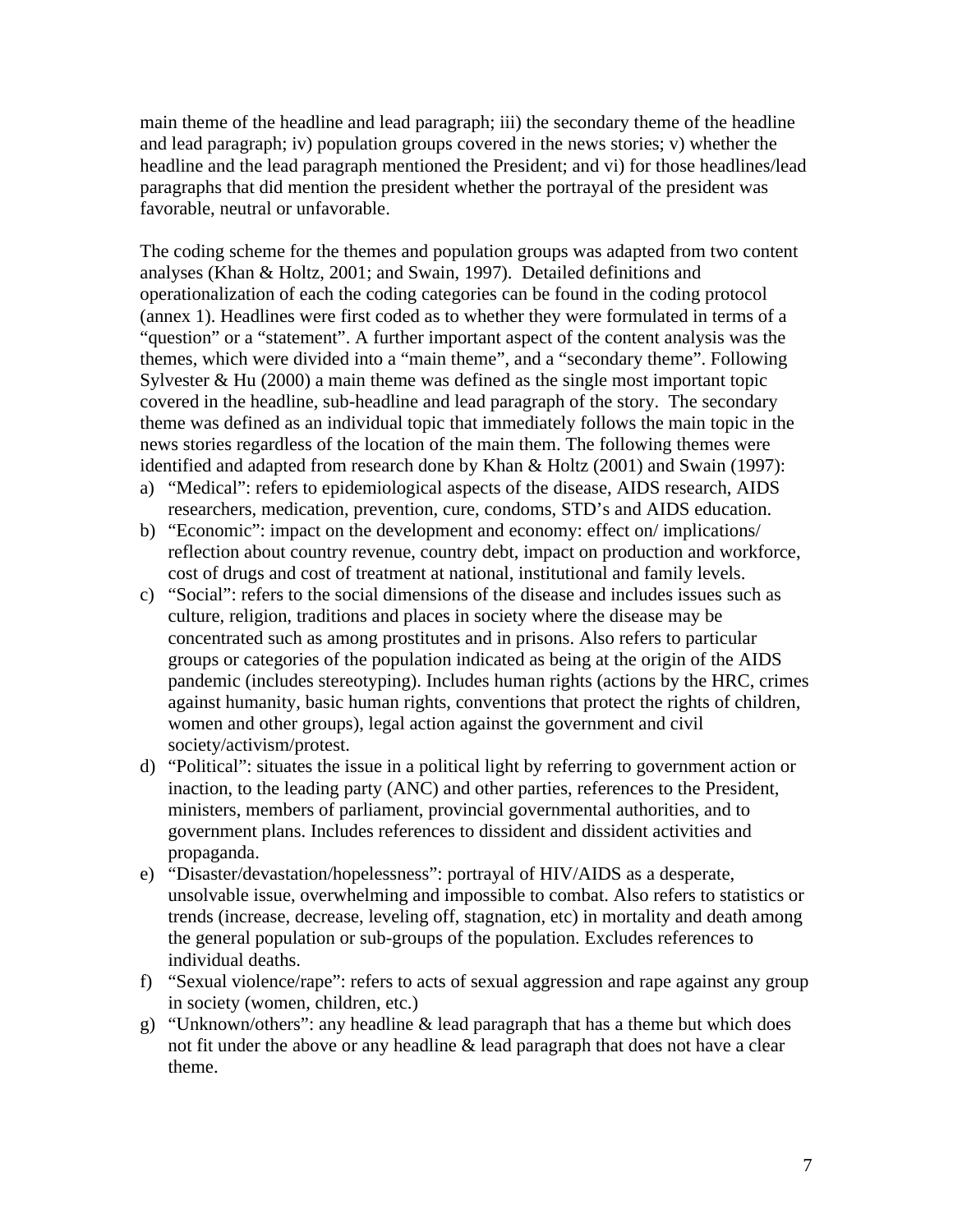A total of seven population groups were identified from the literature, as follows: "pregnant women", "women", "children", "men", "prostitutes/sex workers", "homosexuals/gays", "prisoners", and "others". In terms of geographical scope, coders had to identify whether the headline and lead paragraph discussed an HIV/AIDS issue in the context of South Africa or a portion of that country (coded as "local" scope), one or more African countries or organizations ("regional"), or a as a global issue i.e. affecting other regions of the world or the world as a whole ("international").

Articles were also coded as to whether they referred to President Mbeki. Coders would search for the name of the President in either the headline or lead paragraph and code either a "yes" or a "no" indicating whether the President was mentioned or not. In addition, coders had to indicate whether the overall tone of the headline and the leading paragraph was in general "positive", "neutral", or "negative" about the President. A positive article was operationalized as expressing approval, satisfaction, praise, understanding, a neutral article as one that contained no opinion or judgment, and a negative tone as a headline/lead paragraph that cast doubt, expressed irony, cynicism, or disapproval.

Two coders did the coding of the headlines/lead paragraphs. Coders were instructed to read only the headline, the byline (when these existed) and the first paragraph of each story. A detailed glossary was elaborated by one of the coders for terms and concepts that are specific to South Africa. Before starting the coding the coders ran a test run of a number of the news stories to discuss the coding themes and procedures to practice applying the coding protocol. Ten percent of the articles were then selected for an initial inter-coder reliability check. The initial intercoder reliability is reported below and was moderate on four of the seven variables. Upon closer analysis these low reliabilities revealed problems with the conceptualization and interpretation of some of the coding categories. A detailed review of the discrepancies between the coders on these items was conducted and the necessary adjustments to the coding protocol made. The articles used for the first reliability check were not included in the pool of articles that were finally sampled. A second reliability check resulted in improved reliabilities on the categories as can be seen below. Once acceptable intercoder reliability had been achieved for each of the categories the coders proceeded to code the full sample.

|                     | <b>Intercoder reliability</b><br>test 1 (Kappa) | <b>Intercoder reliability</b><br>test 2 (Kappa) |
|---------------------|-------------------------------------------------|-------------------------------------------------|
| Headline type       | 1.00                                            | 1.00                                            |
| Theme 1             | 0.70                                            | 0.76                                            |
| Theme 2             | 0.76                                            | 0.67                                            |
| Scope               | 0.74                                            | 0.74                                            |
| Group               | 0.60                                            | 0.80                                            |
| President mentioned | 0.86                                            | 0.95                                            |
| Opinion             | No result                                       | No result                                       |

Table 2: Reliability scores on the first and second pre-coding reliability tests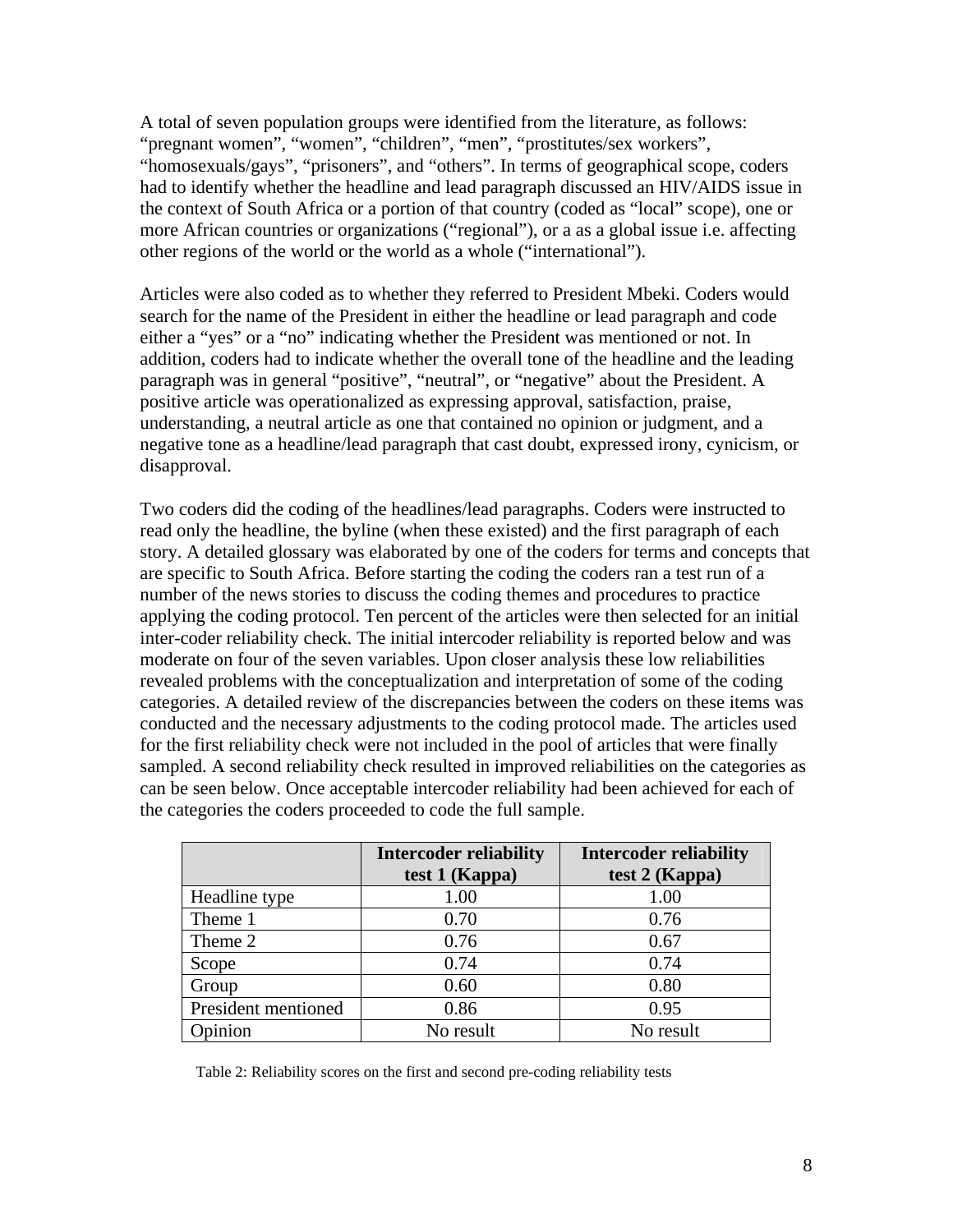Intercoder reliability was also calculated for the total sample and is reported upon in the results section.

For each of the articles that was selected in the sampling process, the coders would pull up the article from the online archive and read the headline, byline and lead paragraph in the on-line version of the Mail&Gardian. Coding was done directly into an SPSS data file. SPSS was also used for data analysis. Five of the 204 articles had to be discarded because they did not refer to HIV/AIDS either in the headline or in the main body of the article, leaving a total sample of 199 articles.

# **4. Results**

The purpose of this study was to examine coverage of HIV/AIDS by the South African weekly Mail&Gardian between June 1998 and May 2002. Research questions were formulated that aimed at examining trends during the study period related to reporting on HIV/AIDS in general, main and secondary themes, main population groups mentioned in the articles, the geographical focus of reporting on HIV/AIDS, frequency of reporting on the President, and the manner in which the President is portrayed in articles on HIV/AIDS.

Reliability scores for coding the full 199 cases were, for some of the variables, below what had been achieved during the second round of pre-coding. The short time period available for the study may have led to coder fatigue. Also, the pre-coding was not done on a random sample of articles, which may have biased the pre-coding test 1 and test 2 results reported above. Reliability, calculated as a Kappa coefficient, for the full sample ranged between 0.70 (theme 2) and 1. On all the other variables, with the exception of "theme 2", the Kappa reliability score was above 0.75.

For the purpose of analysis, the six main themes were collapsed into four categories. "Disaster/devastation/hopelessness was combined with the "medical" category and "Sexual violence/rape" was combined with the "social theme". The other two themes, "economic" and "political" were unchanged. The articles were grouped into categories of one year each, with years 1 through 4 covering the time periods from June 1998 to May 1999, June 1999 to May 2000, June 2000 to May 2001, and June 2001 to May 2002, respectively. The remainder of this section reports on the results for each of the research questions.

Research question # 1: Has the frequency of reporting on HIV/AIDS changed over time?

We sampled 199 articles which mentioned HIV/AIDS either in the headline or main text between 1998 and 2002 and found that frequency of reporting on HIV/AIDS has increased over time as is shown in Figure 1 below. The percentage of articles increased from 11% (95% CI: 0.087,0.13) in "year 1", to 20% (95% CI: 0.17,0.23) in "year 2", 29% (95% CI: 0.25, 0.32) in "year 3", and 38% (95% CI: 0.34, 0.47) in "year 4".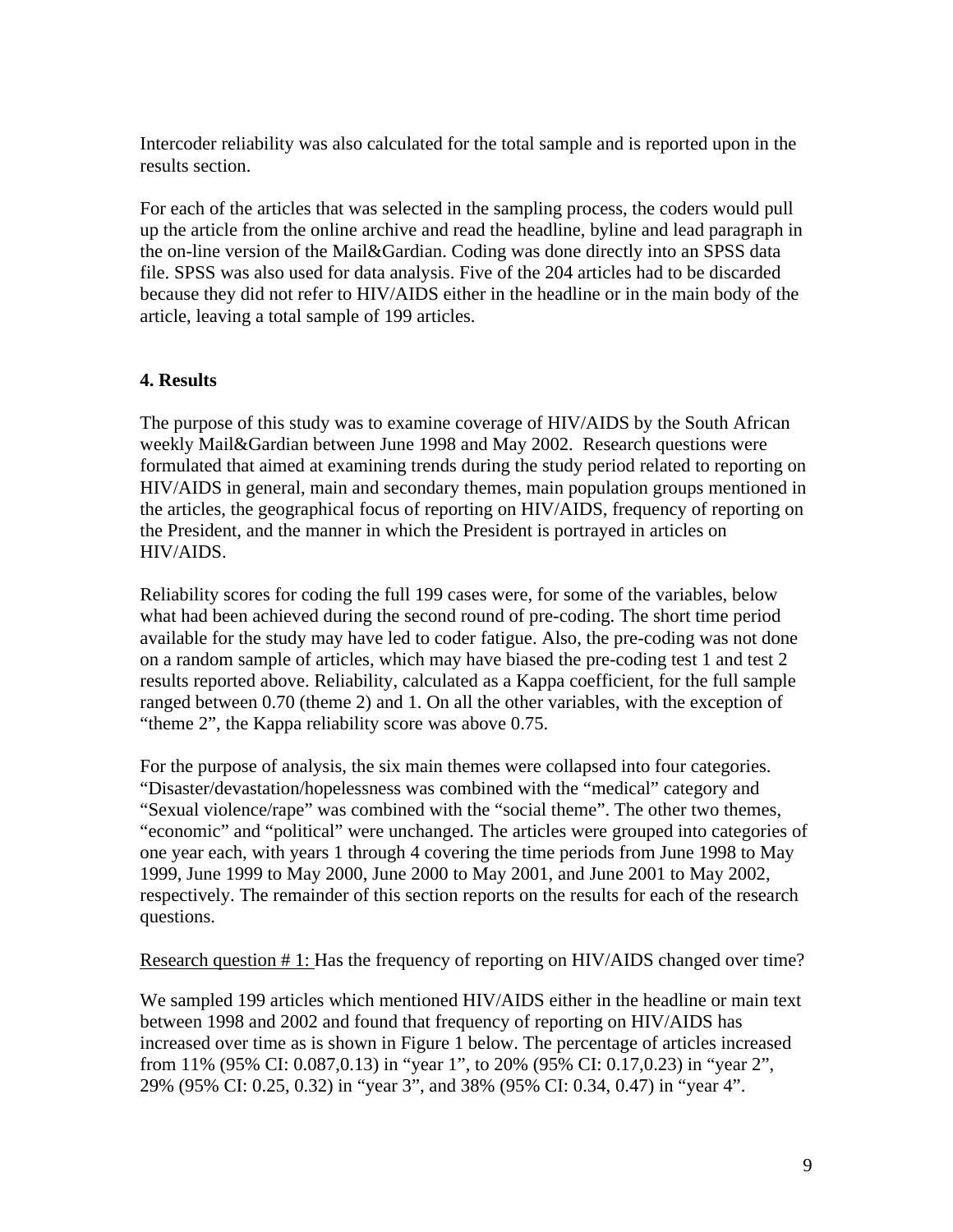

**Figure 1: Number of Articles on HIV/AIDS per Year in Mail&Gardian**

Research question # 2: What are the main themes that emerge from the headlines and lead paragraphs and have these changed over time?

Three main themes account for over four fifth of the reporting on HIV/AIDS. The main reporting category is "social" issues with 29.6% (95% CI: 0.27, 0.33), followed by "political" which accounts for 26.6% (95% CI: 0.24, 0.30) of the reporting, and "medical" coverage with 23.6% (95% CI: 0.21, 0.27).



**Figure 2: Percentage of articles devoted to main theme**

The chi-square test showed that there was no change in the main theme of HIV/AIDS reporting over time. The same result was obtained when a binary logistic regression was run on the data. This test did, however, point towards the existence of a trend in which medical issues decrease in importance as the major theme and political issues gain importance between 1998 and 2002.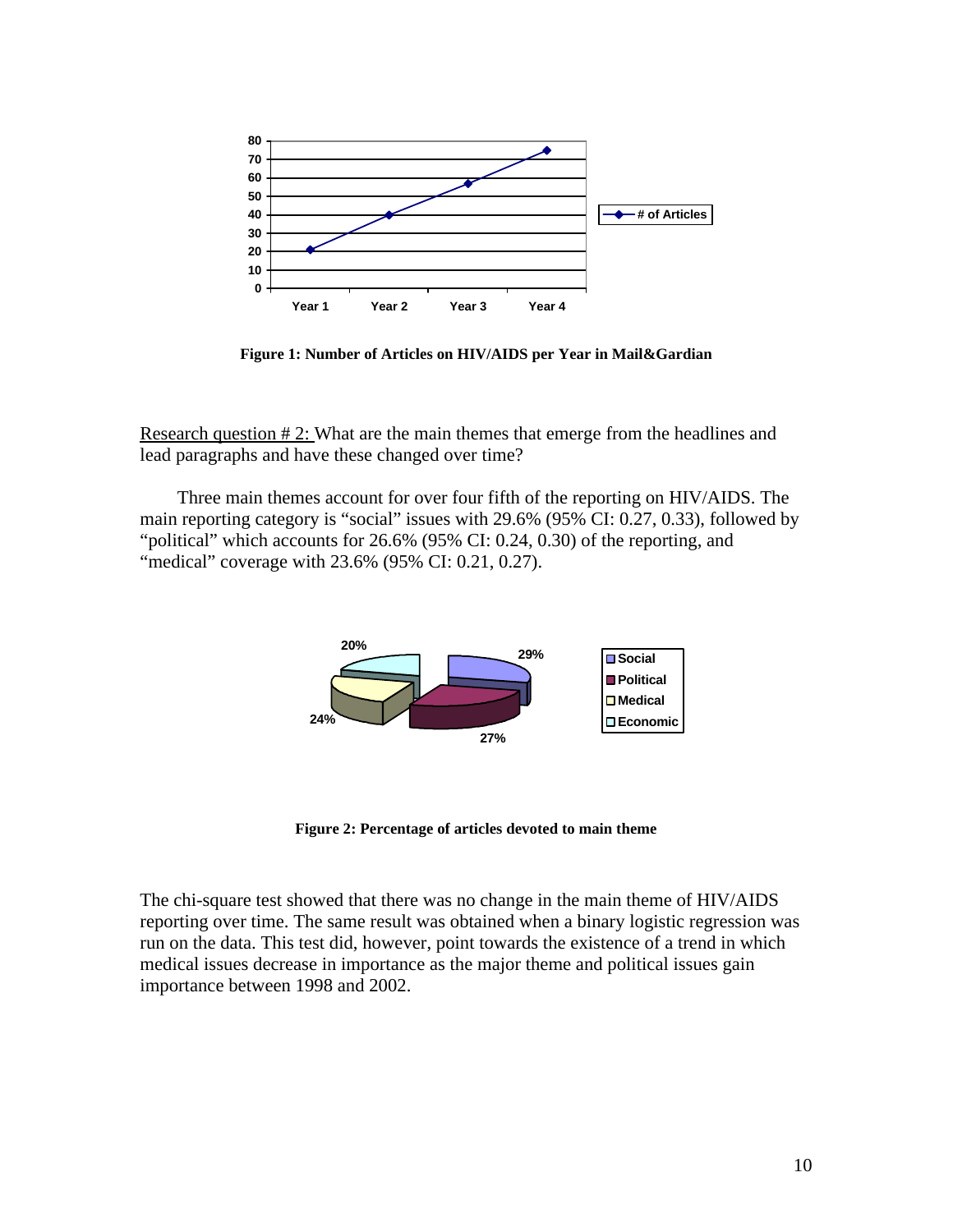Research question  $# 3$ : What are the secondary themes that emerge from the headlines/lead paragraphs and have these changed over time?

The statistical analysis yielded a significant relationship ( $p < 0.05$ ) between years and themes. From "year 1" to "year 4" articles for which the secondary theme was political increased from 21.1% to 30% (chi-square = 19.217, df = 9 p < 0.05). A similar trend was observed for "medical" issues, which over the same time period jumped from 15.8% in "year 1" to 44.8% in "year 4". For this analysis the design effect is 0.67 and the effective sample size is 189 (n= 127).

|       |           |       | <b>YEAR</b>    |        |                |                |        |
|-------|-----------|-------|----------------|--------|----------------|----------------|--------|
|       |           |       | 1999           | 2000   | 2001           | 2002           | Total  |
|       | Medical   | Count | 3              | 7      | 13             | 17             | 40     |
|       |           |       | 15.8%          | 24.1%  | 44.8%          | 34.0%          | 31.5%  |
|       | Economic  | Count | 3              | 8      | $\overline{2}$ | $\overline{2}$ | 15     |
|       |           |       | 15.8%          | 27.6%  | 6.9%           | 4.0%           | 11.8%  |
|       | Social    | Count | 9              | 10     | 5              | 16             | 40     |
|       |           |       | 47.4%          | 34.5%  | 17.2%          | 32.0%          | 31.5%  |
|       | Political | Count | $\overline{4}$ | 4      | 9              | 15             | 32     |
|       |           |       | 21.1%          | 13.8%  | 31.0%          | 30.0%          | 25.2%  |
| Total |           | Count | 19             | 29     | 29             | 50             | 127    |
|       |           |       | 100.0%         | 100.0% | 100.0%         | 100.0%         | 100.0% |

**Table 1. The Report Tendency of Secondary Theme Across Years**

Chi Square =  $19.217$  df=  $9$  p<  $0.05$ 

Research question #4: What are the main population groups that are associated with articles on HIV/AIDS and how have these changed over time?

Just under one sixth of the articles (13% with 95% CI: 0.10, 0.16) mentioned pregnant women in articles concerning HIV/AIDS. About 6% (95% CI: 0.04, 0.08) of the articles are related to children. The remaining 155 articles fall under the category of "others" (n=199). This category included all units of analysis in which the group cannot be identified or is not clear. There is no significant relationship between the population group mentioned and the year of reporting.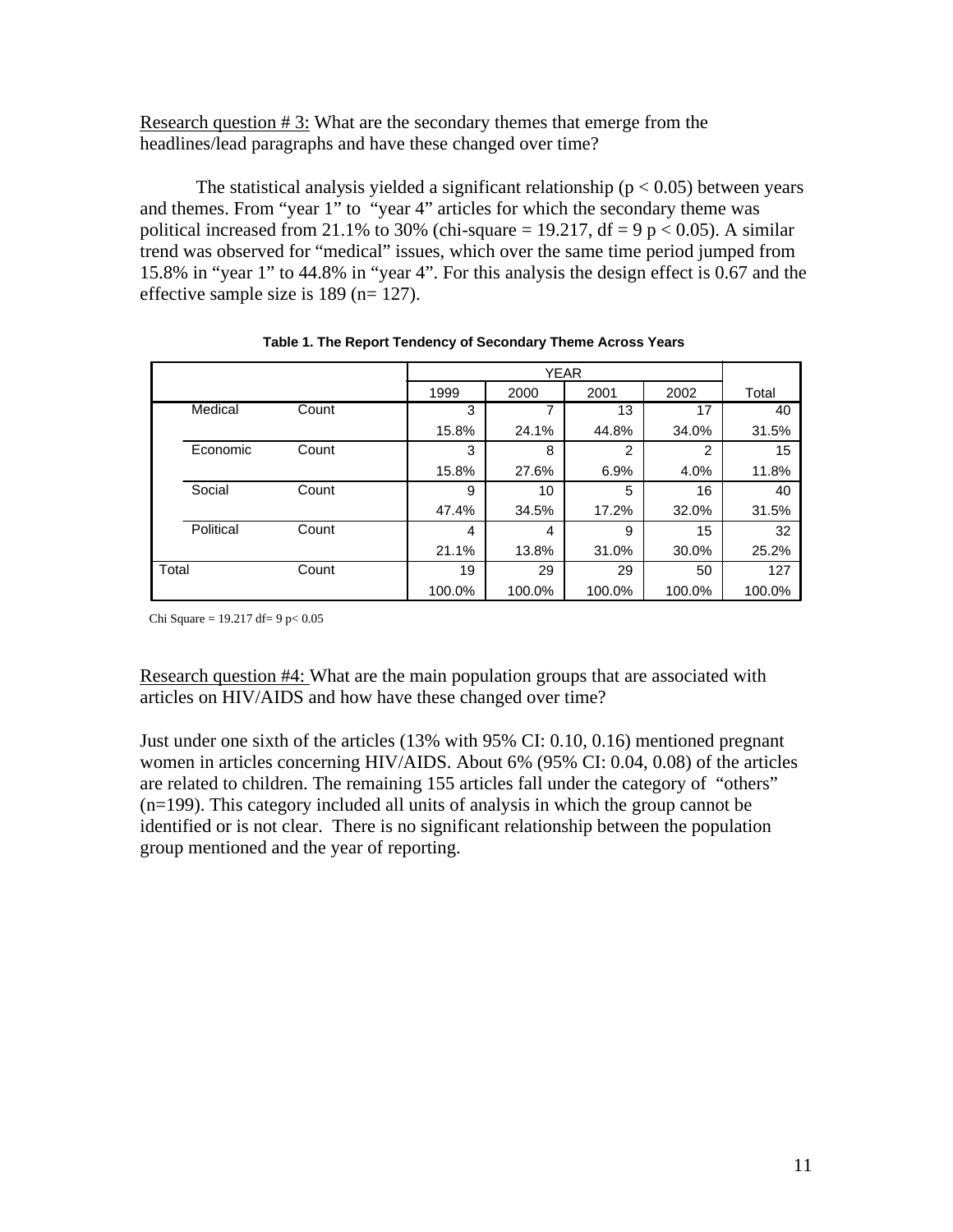Research question #5: What is the frequency of reporting on HIV/AIDS from a local, regional and international perspective and how have these changed over time?

 Almost two thirds of the articles (60.8% with 95% CI: 0.58, 0.64) focus on South Africa when reporting on HIV/AIDS. On third (31.2% with 95% CI: 0.28, 0.34) covers HIV/AIDS from a regional perspective. The remaining 16 articles in the sample (8% with 95% CI: 0.06, 0.10) refer to HIV/AIDS from an international perspective  $(n = 199)$ . Moreover, the content analysis found there is significant relationship between geographical scope (local, regional or international) and the main HIV/AIDS theme. The articles that focus on HIV/AIDS from an international perspective are more likely to have "medical" as the main theme (43.8%) than articles that cover HIV/AIDS from a local perspective. Only one sixth of the "local" articles report on HIV/AIDS as a medical issue (chi square  $= 16.492$ , df  $= 6$  p  $< 0.05$ ). For this analysis the design effect was 0.98, and the effective sample size increases from 199 to 203. The regression analysis showed that articles that covered HIV/AIDS as a local issue were 74 % less likely to report containing a "medical" main theme.

|       |           |       | local  | regional | international | Total  |
|-------|-----------|-------|--------|----------|---------------|--------|
|       | Medical   | Count | 20     | 20       |               | 47     |
|       |           |       | 16.5%  | 32.3%    | 43.8%         | 23.6%  |
|       | Economic  | Count | 14     | 10       | 1             | 25     |
|       |           |       | 11.6%  | 16.1%    | 6.3%          | 12.6%  |
|       | Social    | Count | 47     | 24       | 3             | 74     |
|       |           |       | 38.8%  | 38.7%    | 18.8%         | 37.2%  |
|       | Political | Count | 40     | 8        | 5             | 53     |
|       |           |       | 33.1%  | 12.9%    | 31.3%         | 26.6%  |
| Total |           | Count | 121    | 62       | 16            | 199    |
|       |           |       | 100.0% | 100.0%   | 100.0%        | 100.0% |

**Table 2. The Relationship Between News Scope and Theme**

Chi Square =  $16.492$  df =  $6 p < 0.05$ 

Research question #6: Is there a difference in the frequency of reporting about the president in the four years?

Of the 199 articles sampled, 11 % (95% CI: 0.09, 0.13) of articles mention the President (n= 22). There is significant difference in frequency of reporting on President over four years (Chi-square=  $9.729$ , df= 3, p < 0.05).

Research question #7: Is there a difference in the manner in which the President is reported over time?

In the analysis of the relationship between news theme and president, 77% of the articles that mentioned President Mbeki report on HIV/AIDS as a political issue (design effect  $=$ 0.84, effective sample size  $= 237$ ). Only 4.5% of the articles that cover the President have a medical main theme (design effect =  $0.73$ , effective sample size = 273).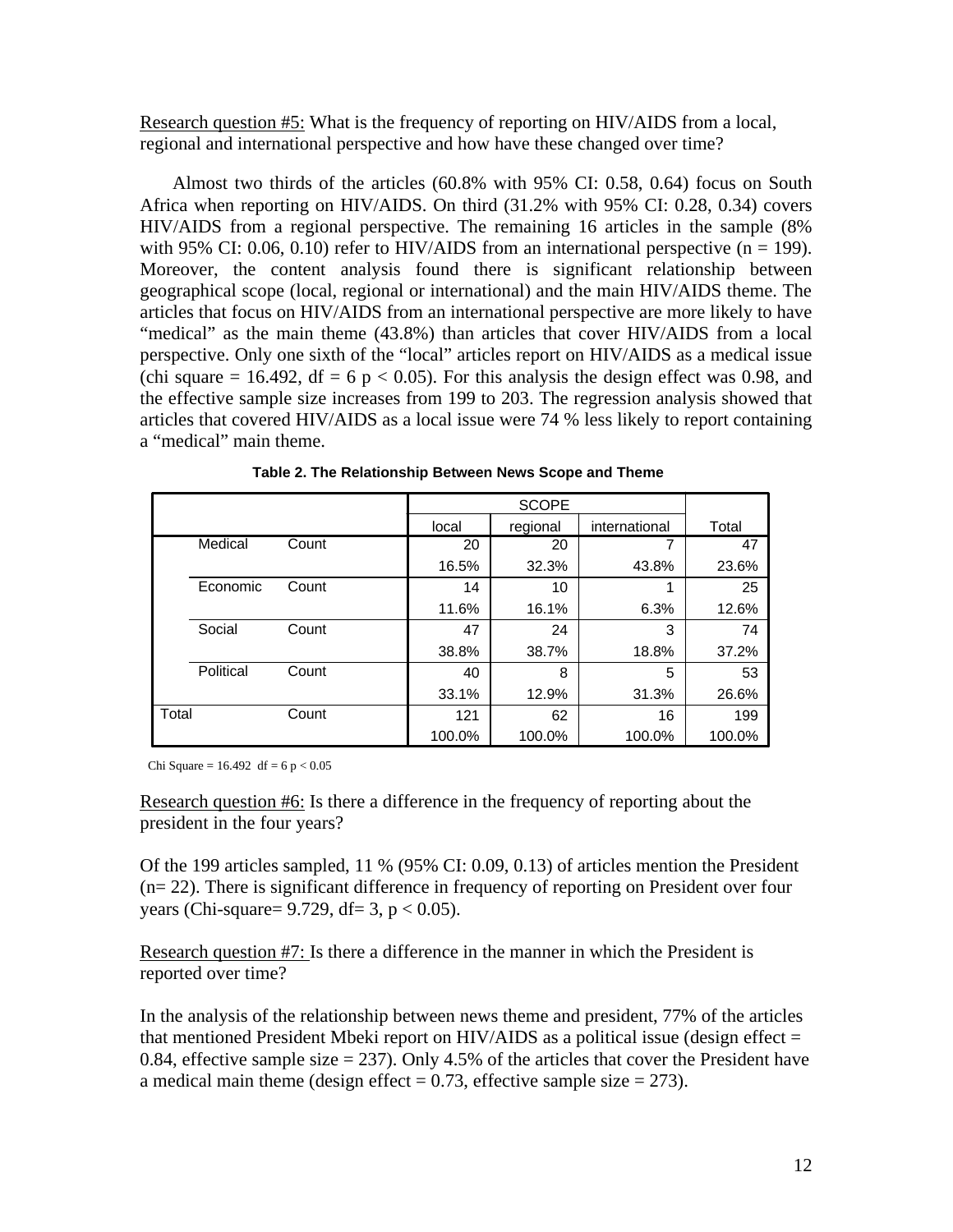#### **5. Discussion and conclusions**

This study examined trends in reporting on HIV/AIDS over a four-year period. It was found that while frequency of reporting has increased rapidly, there was not a significant change in the main themes of these articles, although the regression analysis pointed to the presence of a trend in which the political theme was increasing and the medical decreasing. It is possible that the sample did not provide enough power to detect the relatively small effect size. The study would need to be repeated with a larger sample to verify whether this trend is really present. Studies from other African countries, such as Uganda and Zambia and Kenya (Linda; Kasoma) have found similar increases in frequency of reporting and have reported on differences in themes, but most often when comparing different media (Kassoma). The trends with respect to the secondary theme reflect an increase in both political and medical themes. This is not surprising given the intense debate, over the past two years, around the provision of the anti-retroviral drug Nevrapine to pregnant women to protect their unborn children against the HIV virus. This debate has been particularly heated in South Africa and has resulted in various widely published court cases with the Government first taking the pharmaceutical companies to court, followed by retaliatory legal action by these companies towards the Government. Most recently it has been the Government who has been taken to court for crimes against humanity because of its refusal to introduce a policy of HIV/AIDS medication for all who need it.

The population group most frequently associated with HIV/AIDS was pregnant women, followed by children. It is interesting to note that there were very few articles that covered the population groups that have traditionally been associated with HIV/AIDS such as sex workers, homosexuals, drug users, and more recently prison inmates.

In contrasting the main themes of articles that focused on local, versus regional and international coverage of HIV/AIDS, the preponderance of the political theme in local reporting again became evident. It would appear that the intense debate that has been sparked in South Africa by the Presidents' declarations on the origins of the pandemic, as well as some of the subsequent actions/ lack of action of the Government have turned HIV/AIDS into a highly political issue which reflects itself in the nature of the articles published on the topic. Finally, it was found that frequency of reporting on the President increased significantly in this weekly paper between 1998 and 2002 and that the majority of these articles were negative about the President. The Mail&Gardian has always marketed itself as a progressive and critical paper from the time that it was created during the Apartheid era (when it was even banned for a while) to today, when by its own confession it "continues to be a thorn in the side of gravy train politicians" (Mail&Gardian on-line,  $\frac{http://www.mg.co.za/content/13_fisp?o=553}{http://www.mg.co.za/content/13_fisp?o=553}$ , accessed May 20<sup>th</sup>, 2002). Because of the proactive stance of this particular paper it would be important to extend the present study to other newspaper to examine possible differences in reporting trends.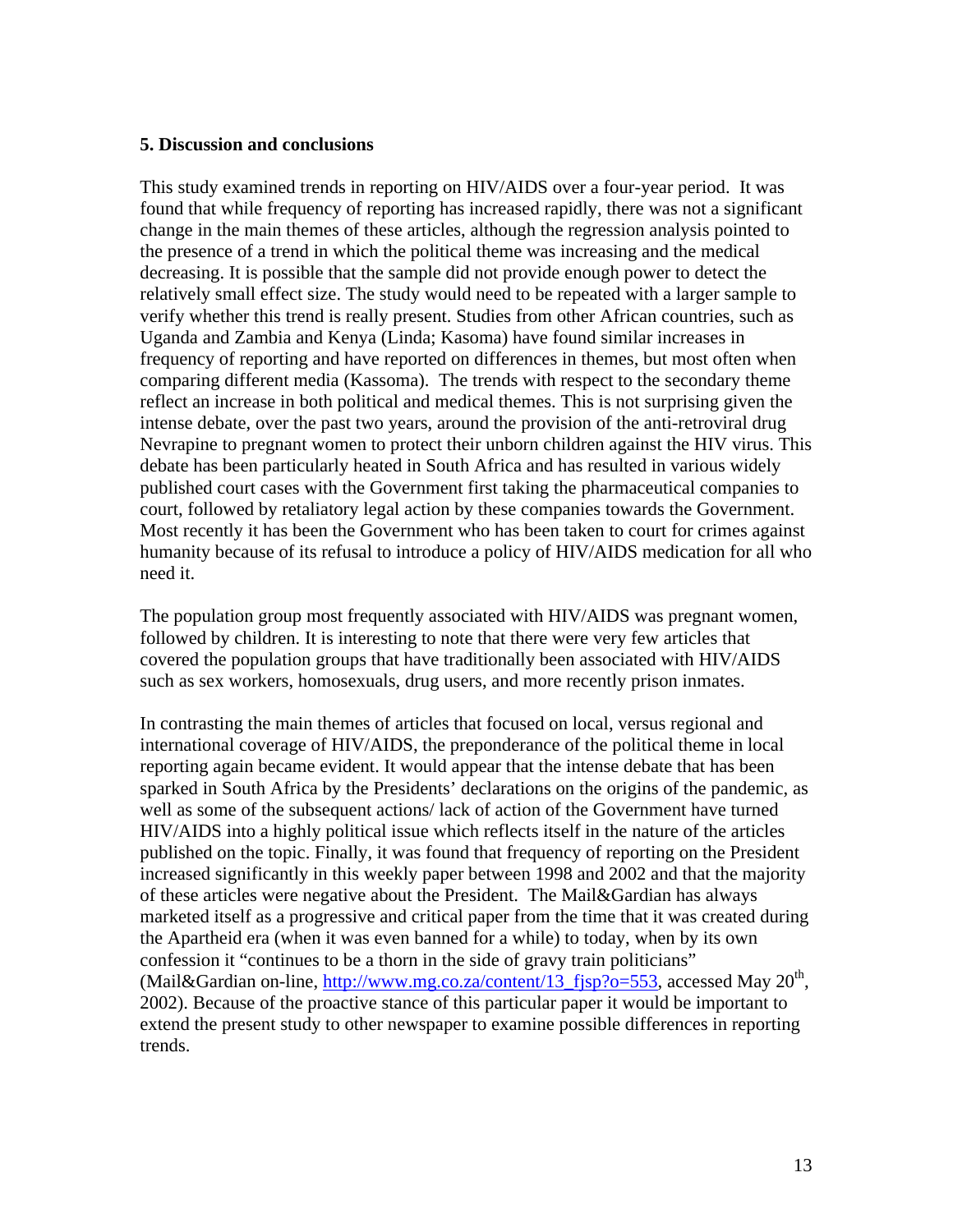A number of limitations need to be considered in examining the results of this study. As was just mentioned, the analysis covered a single newspaper which although widely read is not representative of what the whole South African print press. It is quite possible that reporting in other South African newspapers is different. A second major concern is the operationalization of some of the themes and the difficulties that the coders often faced in distinguishing between the main theme and the secondary theme. Producing a clear definition of what is being studied is one of the main challenges facing researchers who chose to examine latent meaning. Further research and training is probably essential to improve intercoder reliability on the themes. Finally, the time period studied did not allow for a comparison of coverage between the two Presidents as we had intended. Such a comparison would involve comparing articles before and after June 1999 when Thabo Mbeki was elected. It was not possible to do this because the number of articles prior to June 1999 was too small. In order to make this comparison it would be necessary to extend the study back by at least two years (i.e. starting in 1996 rather than 1998).

#### **6. Recommendations**

This study provides limited support for a trend of an increasingly politicized representation of HIV/AIDS in one South African weekly newspaper. This study should be repeated with a larger sample (so as to take into account the small effect size) and should compare different newspapers. It would also be interesting to conduct an in-depth study only of articles on HIV/AIDS that refer to or cite the President. Such as study would be able to provide a more comprehensive description of the context in which the President is mentioned, and the themes and groups that he associated with. Other interesting aspects would be to look at the sources that he references in his arguments and what sources are brought up by the newspapers to counteract or possibly support his arguments.

It is important to determine whether HIV/AIDS is increasingly becoming a political issue in the eyes of the general public and to, if such a trend is present, for newspapers and politicians alike to contemplate what effect this may have on efforts to halt the spread of HIV/AIDS. It is our opinion that politicizing HIV/AIDS may increase the perception of distance between the individual and the virus and increase complacency amongst the reading public at a time when urgent action is essential for the survival of this country and the region of Southern Africa.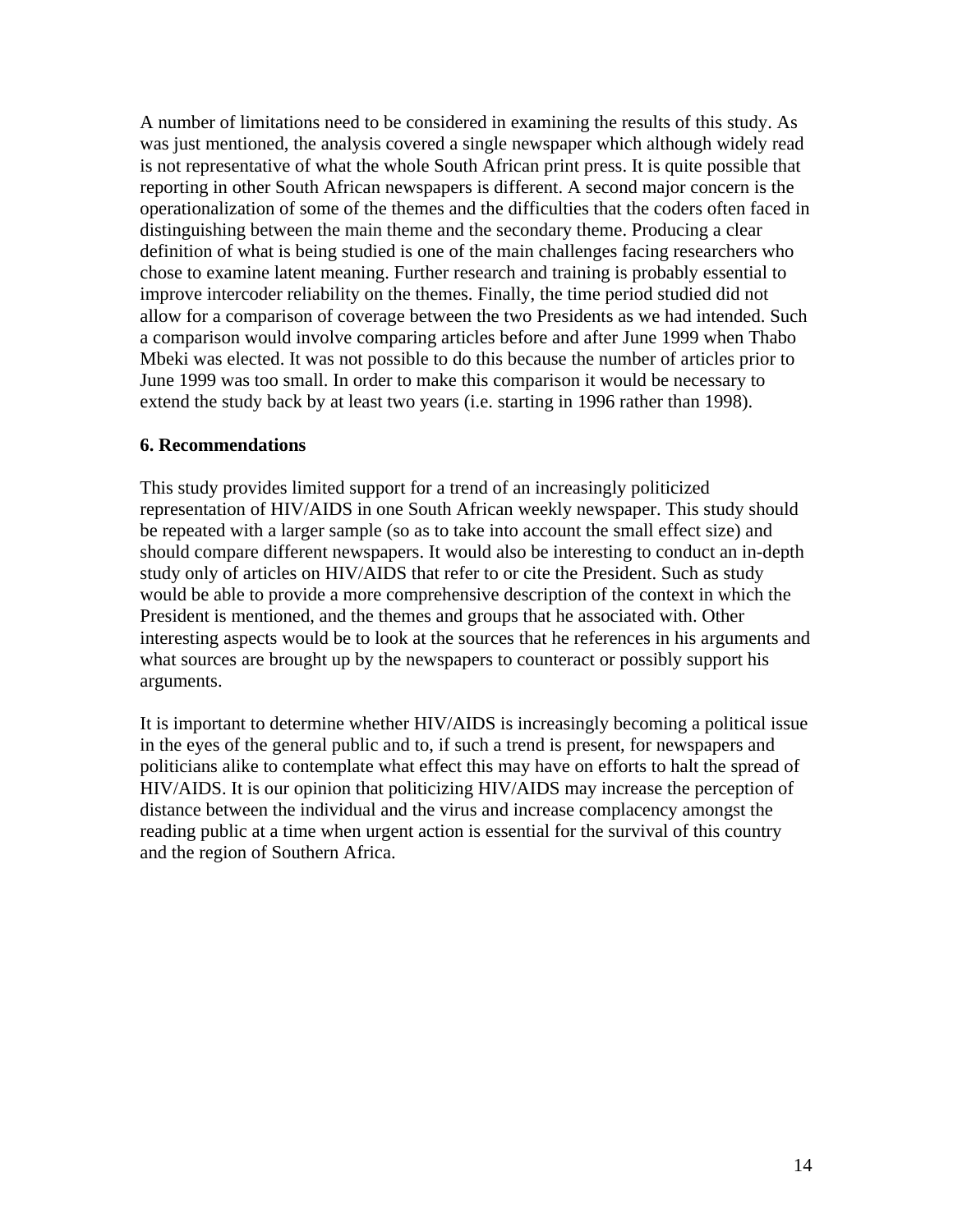# **Bibliography**

Bardlan, N. R. (1996). Domestic and international coverage of AIDS/HIV by the *New York Times, Los Angeles Times* and *USA Today*: 1990-1994. Presented to the Association for Education for Journalism and Mass Communication conference, Anaheim, CA.

Drushel, B. E. (1991). Sensationalism or sensitivity: Use of words in stories on acquired immune deficiency syndrome (AIDS) by Associated Press Videotext. Journal of Homosexuality, 18(2), 21-40.

Fenichel, M., & Dan, P. (1980). Heads from *Post* and *Times* on Three-Mile Island. Journalism Quarterly, 57:2, 338-39, 368.

Gibson, M. D. (1994). AIDS and the African press. Media, Culture & Society, 16, 349.

Kasoma, F. (n.d.). The Zambian newspapes and AIDS. Retrieved on 12 June, 2002 from:

Kenney, K., & Simpson, C. (1993). Was coverage of the 1988 presidential race by Washington's two major dailies biased? Journalism Quarterly, 70:2, 345.

Linda, N. (n.d.) The coverage of HIV/AIDS in Ugandan media: a content analysis study. Retrieved on 12 June 2002 from: http://www.unesco.org/webworld/publications/media\_aids/

Marquez, F. T. (1980). How accurate are the headlines? Journal of Communication, 30:3, 30-36.

Mchombu, K. (2000) The coverage of HIV/AIDS in Namibian media: A content analysis study. In S.T. Kwame Boafo, & C.A. Arnaldo (Eds.) Media and HIV/AIDS in East and Southern Africa: A resource book, Paris: UNESCO.

McCombs, M. & Shaw, D. (1999) The agenda-setting function of mass media. In Tumber, H. (eds) News—a Reader. New York: Oxford University Press, 320-328.

Mlay, M. (n.d.) Migrants with HIV/AIDS: a challenge to the media. Retrieved on 12 June, 2002 from: http://www.unesco.org/webworld/publications/media\_aids/

National HIV and Syphilis Sero-Prevalence Survey of women attending Public Antenatal Clinics in South Africa. (n.d.) Retrieved June 4, 2002 from http://196.36.153.56/doh/docs/reports/2000/hivreport.html#intro

O'Conner, A., & Casey, P. (2001). What it says in the papers: An audit. Irish Journal of Psychological Medicine, 18(2), 68-71.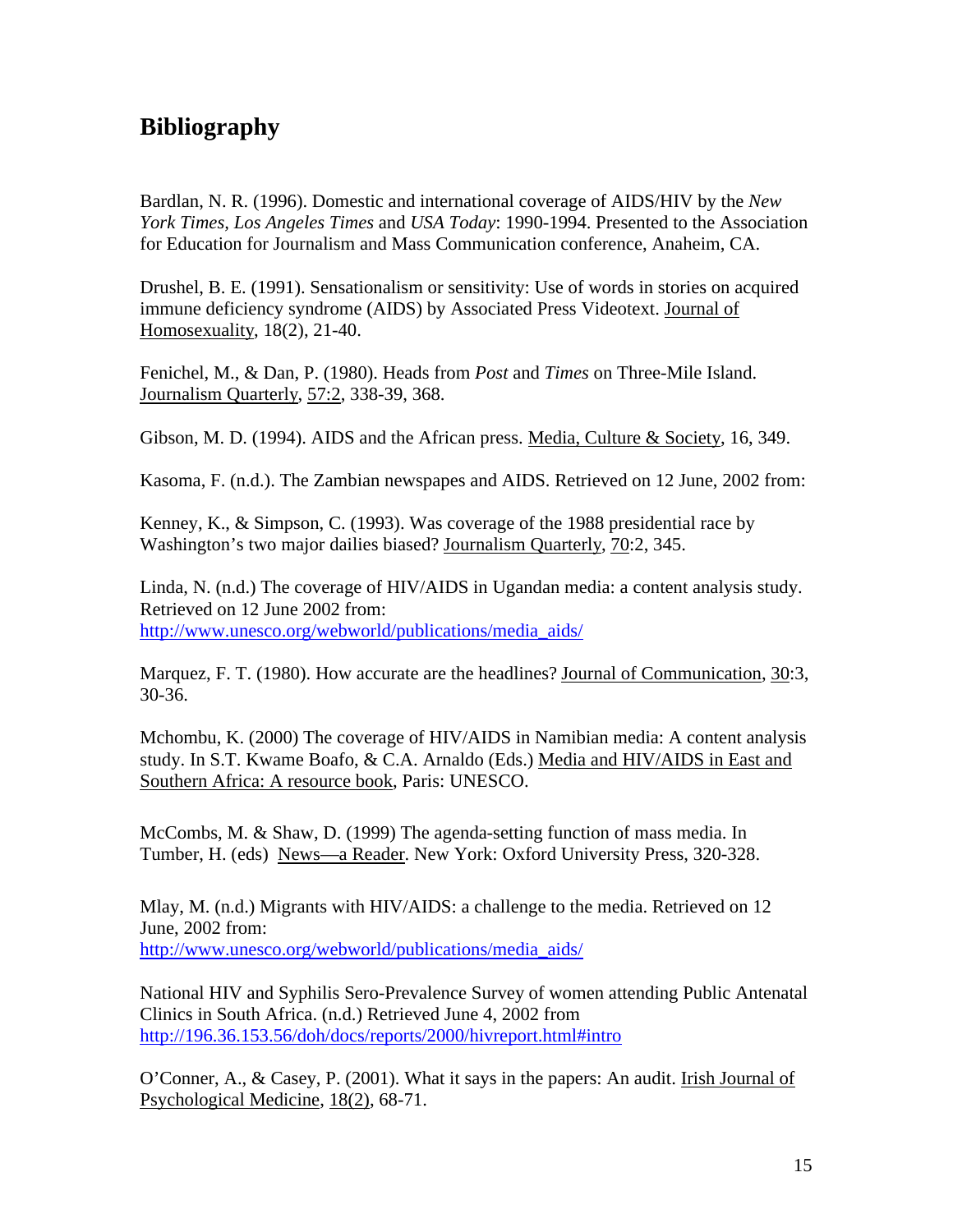Odhiambo, L. (n.d.). Mass media and the AIDS pandemic in Kenya, 1997-98: A moral panic perspective. Retrieved June 12, 2002 from http://www.unesco.org/webworld/publications/media\_aids/

Ottosen, R. (1995). Enemy images and the journalistic process. Journal of Peace Research, 32:1, 97(16)

Online News Hour – AIDS in Africa. (2000). Retrieved June 4, 2002 from PBS Web site: http://www.pbs.org/newshour/health/aids\_in\_africa/

Pitts, M., & Jackson, H. (1992). Press coverage of AIDS in Zimbabwe: A five-year review. AIDS Care, 5, 223-230.

Reardon, K. K., & Richardson, J. L. (1991). The important role of mass media in the diffusion of accurate information about AIDS. Journal of Homosexuality; 21 (1-2), 63- 75.

Seidel, G. (1993). The competing discourses of HIV/AIDS in sub-Saharian Africa: Discourses of rights and empowerment vs. discourses of control and exclusion. Social Science & Medicine, 36(3), 175-94.

Sylvester, J & Hu, D. (2000). To quell the quarrels – examining the Philadelphia Inquirer's Israeli/Palestinian coverage. Research paper presented at the Newspaper Division of the AEJMC National Convention August 10, 2000, Phoenix, AZ.

Swain, K. A. (1997). AIDS coverage in U.S. news magazines in light of World Health Organization statistics: What is the true picture of sub-Saharian Africa's pandemic? Presented to the Health Communication Division, International Communication Association, Montreal, Quebec.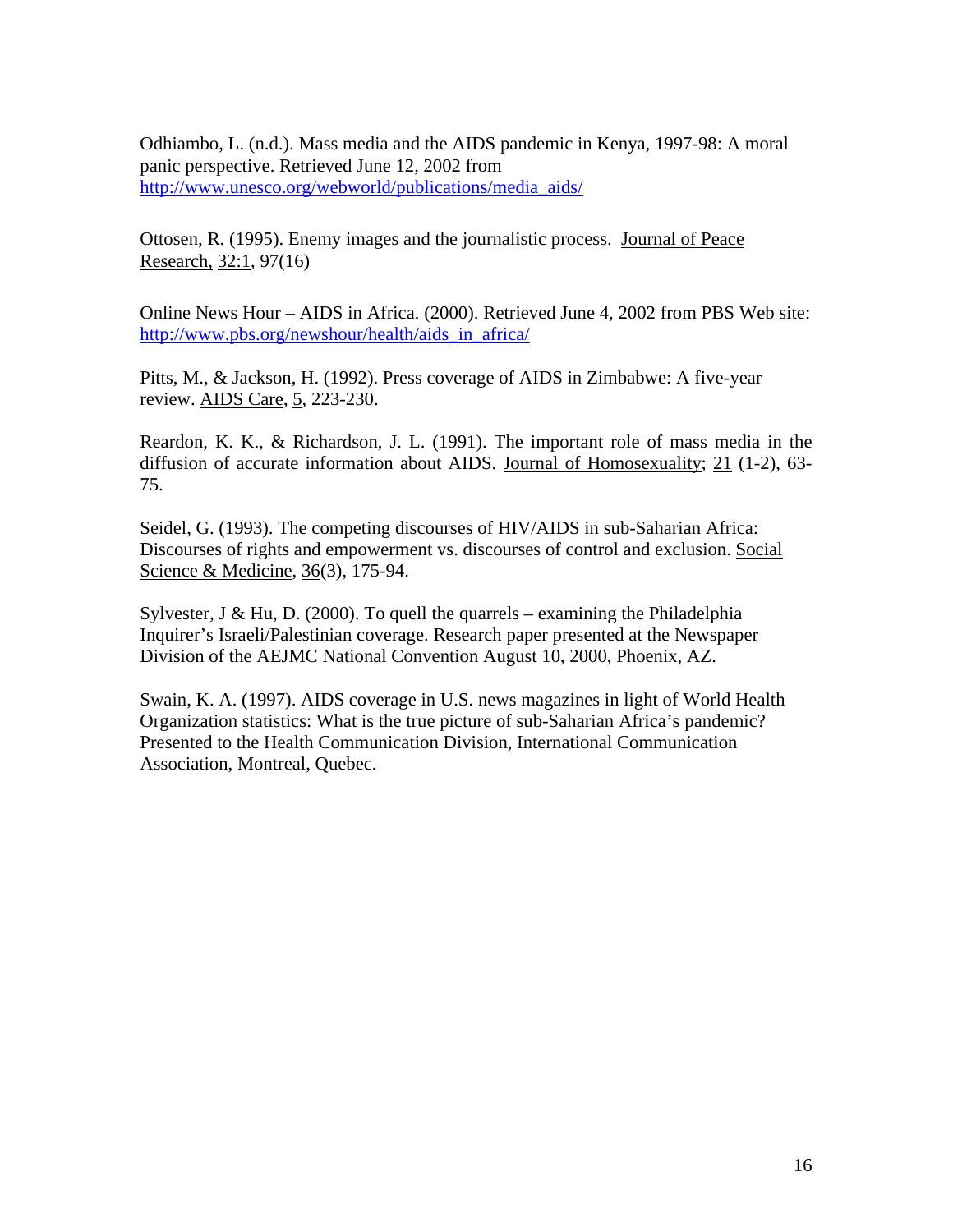# **ANNEX 1**

# The Story Behind the Headlines –HIV/AIDS in a Leading South African Newspaper - Final Version -

# **1. Introduction**

This coding protocol aims at examining what headlines and leading paragraphs tell us about how HIV/AIDS is portrayed in a major South African weekly paper, the Mail&Gardian. The study examines headline type, coverage of HIV/AIDS themes, reference to specific population groups, and the prominence and slant of headlines that specifically mention the South African president, Thabo Mbeki. Headlines and lead paragraphs will be coded for seven dimensions of AIDS coverage namely head type, main theme, secondary theme, scope, mention of the president, opinion of president, and population groups addressed in headline/lead paragraph

# **2. Definitions**

The following definitions are important in this study.

a) Headline

A headline is the title of the news feature. The headline is physically separate from the text and can be distinguished from the main text by the fact that it is situated on top of the body of the text and has a larger, and sometimes different, typeface. If the headline includes a by-line then this should be coded together with the headline.

b) Lead paragraph

This is the first paragraph directly following the headline, irrespective of its size.

c) Main theme

The main topic is defined as the single topic covered in the headline, sub-headline and lead paragraph of the story. The main theme should be identified by reading headlines and the lead paragraph. The categories of topics are listed below<sup>1</sup>.

# d) Secondary theme

1

Secondary theme is defined as an individual topic that immediately follows the main topic in the news story regardless of its location. For example, if the headline covers one topic and the lead paragraph then refers to another topic then the topic in the first sentence of the lead paragraph should be coded as the secondary topic. The same

<sup>&</sup>lt;sup>1</sup> Adapted from "To quell the quarrels – Examining the Philadelphia inquirer's Israeli/Palestinian Coverage" by Judith Sylvester & H. Denis Wu. Research Paper Presented at the Newspaper Division of the AEJMC National Convention (2000).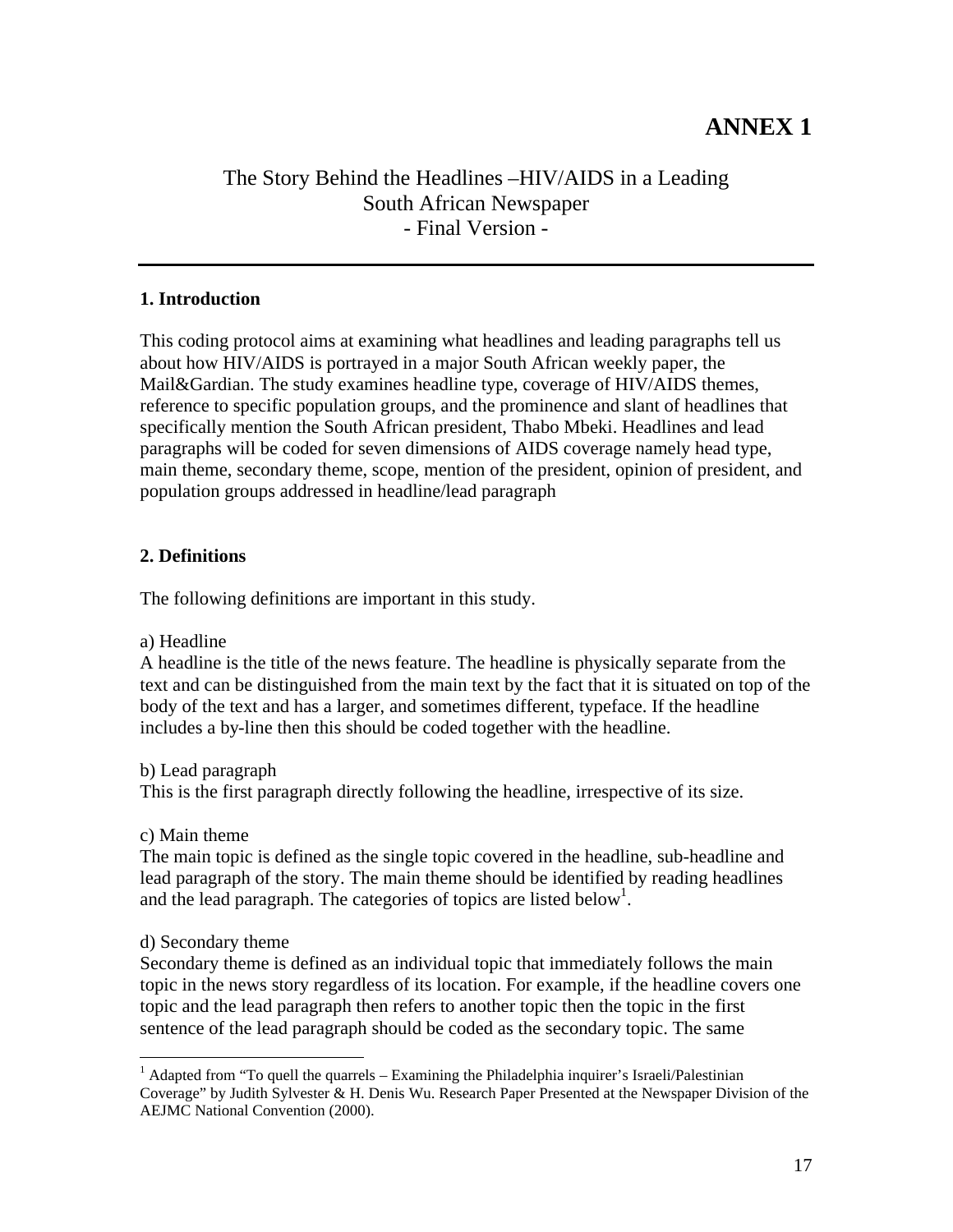categories of topics apply to both the main theme and the secondary theme. Depending on the nature of the article it is quite possible that no secondary topic is evident from the reading of the headline and lead paragraph. In this case only the main theme should be coded.

# e) Scope

Scope refers to the geographical focus of the headline<sup>2</sup>. The scope can be local, regional, or international. Some headlines may not have a clear indication of scope. Thus "South Africa in the grips of AIDS" will be labeled as local since this headline concerns only South Africa. On the other hand "AIDS education increases knowledge but does not necessarily change behaviors" will be coded as not clear, unless the geographical scope becomes evident from the reading of the lead paragraph.

# f) Groups

Refers to the major target groups mentioned in the headline and lead paragraph<sup>3</sup>. A total of 10 groups were identified and are listed below.

# g) Opinion

Refers to the tone of the headline and the lead paragraph. The tone may be positive, neutral or negative and, in a limited number of cases, unclear. Only headlines that mention the President (Nelson Mandela if before June 1999 and Thabo Mbeki from June 1999 onwards) will be coded for opinion. The three categories of opinion are further described below.

# **3. Procedure**

Coders should follow these steps in conducting the content analysis: i) Carefully read the headline and lead paragraph; ii) Identify type of headline; ii) Identify main theme; iii) Identify secondary theme  $-$  if present; iv) Identify the geographical focus; v) Identify specific population groups that are mentioned as targets in the headline and/or lead paragraphs; vi) Identify whether the President is mentioned in the headline/lead paragraph; vii) Determine whether the headline/lead paragraph expresses a positive, neutral or negative opinion about the President.

#### V1. Case number

1

The number attributed by SPSS to the case as it is entered. This number will be in ascending order.

 $2$  Adapted from "AIDS coverage in US News Magazines in Light of World Health Organization Statistics: What is the True Picture of Sub-Saharan Africa's Pandemic", by Kristie Alley Swain. Paper presented at the Health Communication Division of the International Communication Association (1997).

 $3$  Categories of groups adapted from: "The Coverage of HIV/AIDS in Namibian Media – A Content Analysis Study" by Kingo Mchombu, University of Namibia, Windhoek (not dated).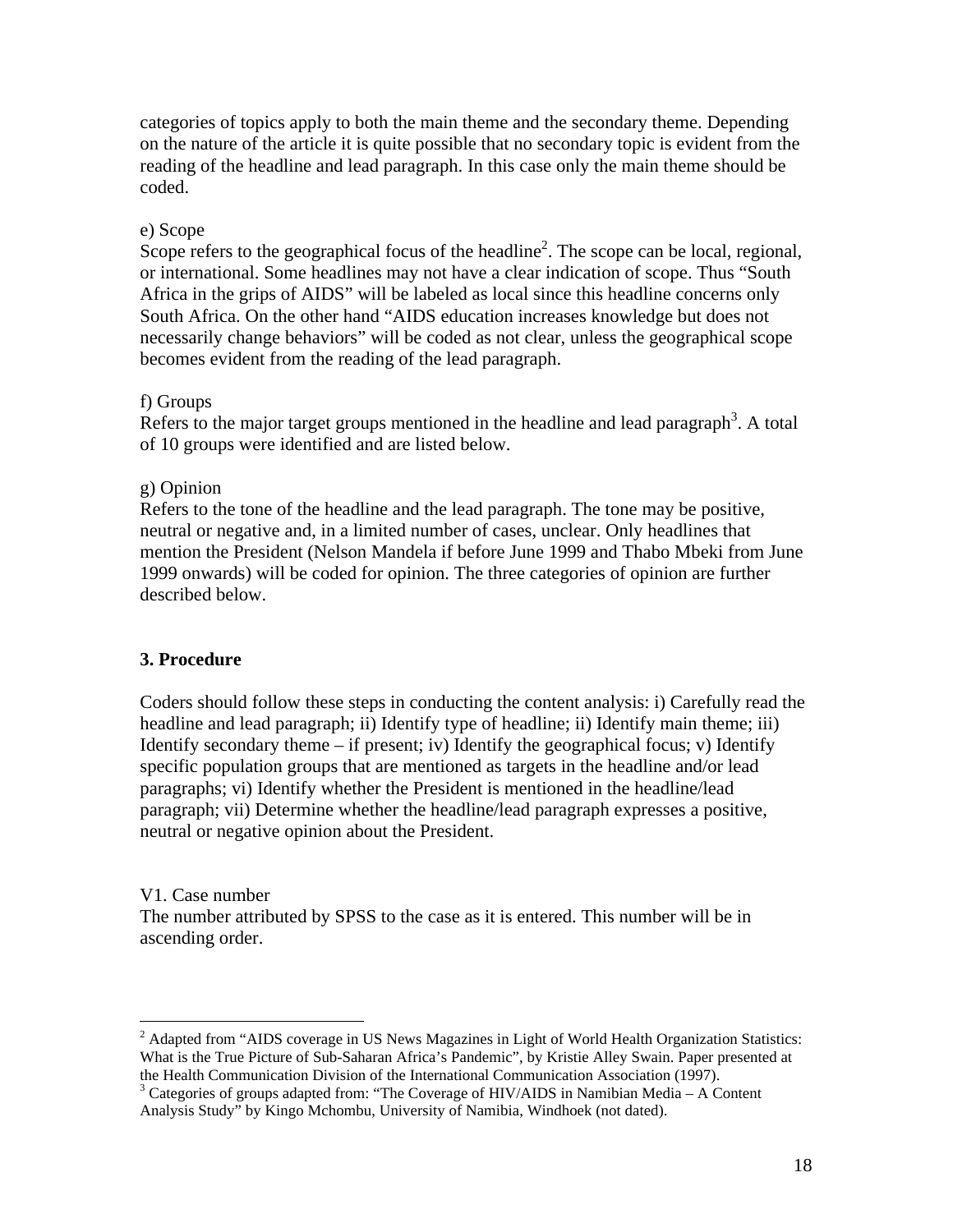V2. Coder Identification (CODERID)

V3. Story identification (ARTINO)

The article number as attributed by the Mail&Gardian archive. This number is located on the left hand side next to the title of the article.

V4. Day (DAY)

V5. Month (MONTH)

V6. Year (YEAR)

#### V7. Headline type (HEADTYPE)

Code these as per the numbers indicated below:

- 1 Headline formulated as a question (must end with a question mark)
- 2 Headline formulated as a statement (no question mark)

#### V8. Main Theme (THEME1)

Code the main theme according to the following categories. Choose only one theme as the main theme.

- 1 Medical: refers to epidemiological aspects of the disease, AIDS research, AIDS researchers, medication, prevention, cure, condoms, STD's and AIDS education.
- 2 Impact on the economy: effect on/ implications/ reflection about country revenue, country debt, impact on production and workforce, cost of drugs and cost of treatment at national, institutional and family levels.
- 3 Social: refers to the social dimensions of the disease and includes issues such as culture, religion, traditions and places in society where the disease may be concentrated such as among prostitutes and in prisons. Also refers to particular groups or categories of the population indicated as being at the origin of the AIDS pandemic. Includes human rights (actions by the HRC, crimes against humanity, basic human rights, conventions that protect the rights of children, women and other groups), legal action against the government and civil society/activism/protest.
- 4 Political: situates the issue in a political light by referring to government action or inaction, to the leading party (ANC) and other parties, references to the President, ministers, members of parliament, provincial governmental authorities, and to government plans.
- 5 Disaster/devastation/hopelessness: portrayal of HIV/AIDS as a desperate, unsolvable issue, overwhelming and impossible to combat. Also refers to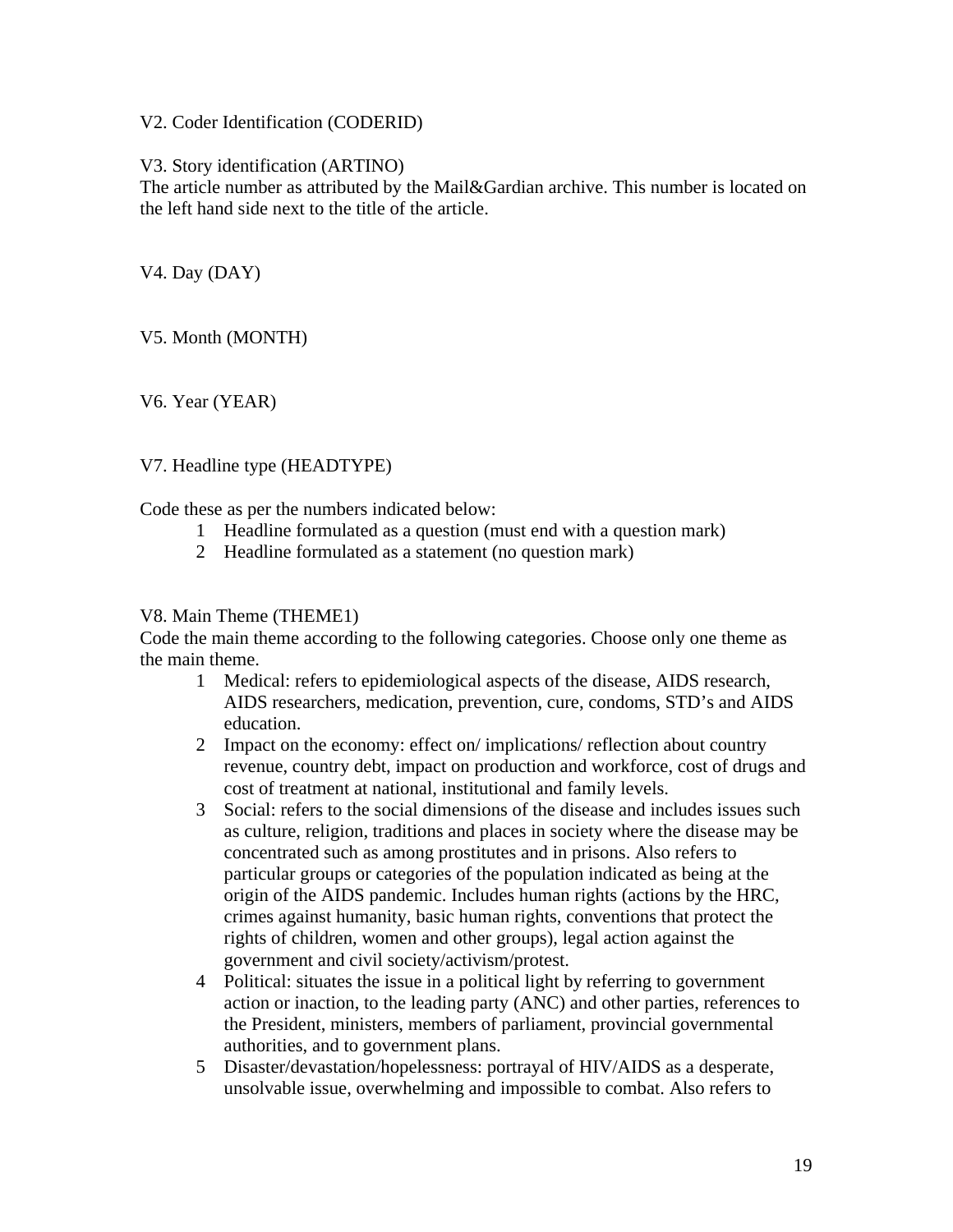statistics or trends (increase, decrease, leveling off, stagnation, etc) in mortality and death among the general population or sub-groups of the population.

- 6 Sexual violence/rape: refers to acts of sexual aggression and rape against any group in society (women, children, etc.)
- 7 Unknown/others: any headline & lead paragraph that has a theme but which does not fit under the above or any headline & lead paragraph that does not have a clear theme<sup>4</sup>

# V9. Secondary Theme (THEME2)

Secondary theme is defined as an individual topic that immediately follows the main topic in the news story regardless of its location. Use categories listed under THEME1. If no secondary theme is present than use "0".

#### V10. Geographical scope (SCOPE)

Refers to the geographical scope of the main theme. Code these as per the numbers indicated below:

- 1 Local: the geographical scope of the main theme refers to South Africa or any of its provinces (consult glossary when in doubt).
- 2 Africa: the geographical focus of the main theme is on regional organizations (e.g. the Southern African Development Community – SADC) or any country in Africa.
- 3 International: The main theme refers to countries outside of the African Region and to international organizations such as UNICEF, UNESCO, IMF, WB, etc.
- 4 Not clear: neither the headline nor the lead paragraph mention any particular geographical area.

#### V11: Population groups (GROUPS)

Select the first population group mentioned in the headline  $\&$  lead paragraph according the categories below:

- 1 Pregnant/expecting women
- 2 Women (18 and above)
- 3 Children (0-18 years)
- 4 Prostitutes/sex workers
- 5 Homosexuals/gay
- 6 Men

<u>.</u>

<sup>&</sup>lt;sup>4</sup> Coding categories adapted from: "AIDS coverage in US News Magazines in Light of World Health Organization Statistics: What is the True Picture of Sub-Saharan Africa's Pandemic", by Kristie Alley Swain. Paper presented at the Health Communication Division of the International Communication Association (1997) and from: "The Coverage of HIV/AIDS in Namibian Media – A Content Analysis Study" by Kingo Mchombu, University of Namibia, Windhoek (not dated).